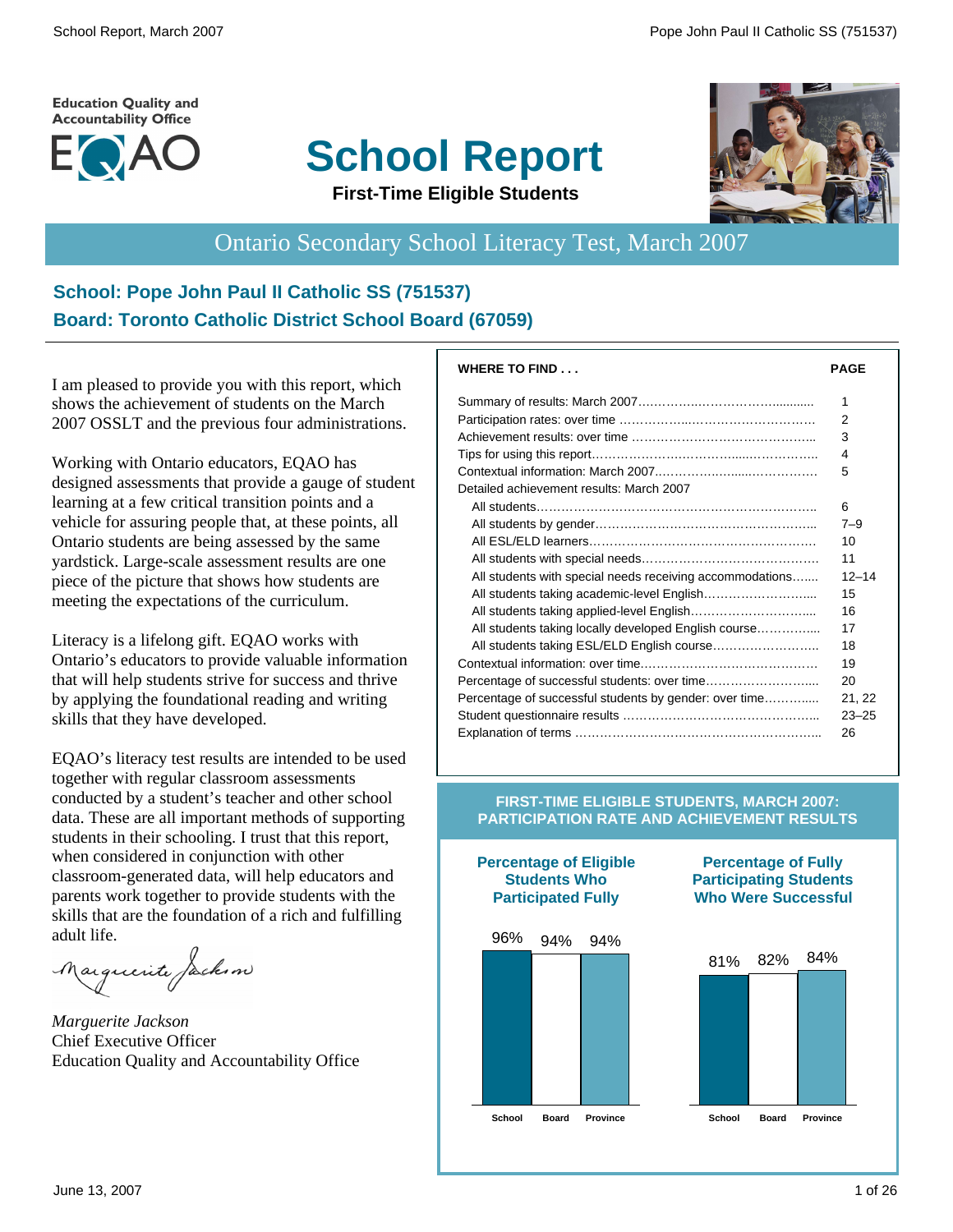

| <b>Number of First-Time Eligible Students</b>                                          |         |        |         |         |         |  |  |  |  |
|----------------------------------------------------------------------------------------|---------|--------|---------|---------|---------|--|--|--|--|
| <b>March 2006</b><br><b>March 2007</b><br>October 2004<br>October 2002<br>October 2003 |         |        |         |         |         |  |  |  |  |
| School                                                                                 | 322     | 331    | 298     | 334     | 315     |  |  |  |  |
| Board                                                                                  | 6575    | 6484   | 6911    | 6819    | 6804    |  |  |  |  |
| Province                                                                               | 146 539 | 157464 | 160 088 | 158 817 | 155 906 |  |  |  |  |

\* Percentages in graphs may not add up to 100, due to rounding.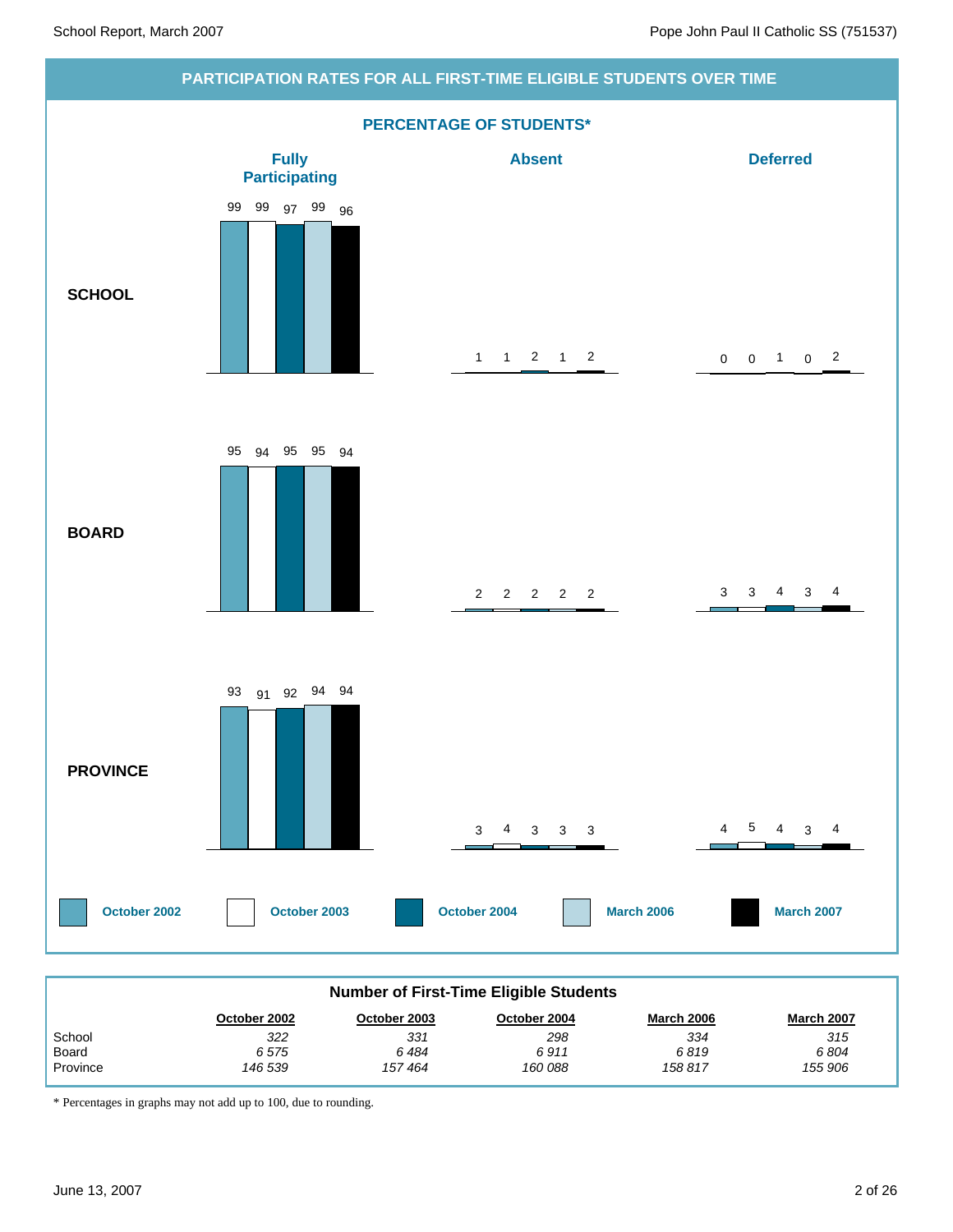#### **ACHIEVEMENT RESULTS FOR FULLY PARTICIPATING FIRST-TIME ELIGIBLE STUDENTS OVER TIME**



| <b>Number of Fully Participating First-Time Eligible Students</b>                      |         |         |        |         |         |  |  |  |  |
|----------------------------------------------------------------------------------------|---------|---------|--------|---------|---------|--|--|--|--|
| <b>March 2007</b><br><b>March 2006</b><br>October 2002<br>October 2004<br>October 2003 |         |         |        |         |         |  |  |  |  |
| School                                                                                 | 319     | 328     | 289    | 331     | 302     |  |  |  |  |
| Board                                                                                  | 6247    | 6 113   | 6533   | 6 480   | 6415    |  |  |  |  |
| Province                                                                               | 136 028 | 143 025 | 147781 | 149 098 | 146 173 |  |  |  |  |

\* Percentages in graphs may not add up to 100, due to rounding.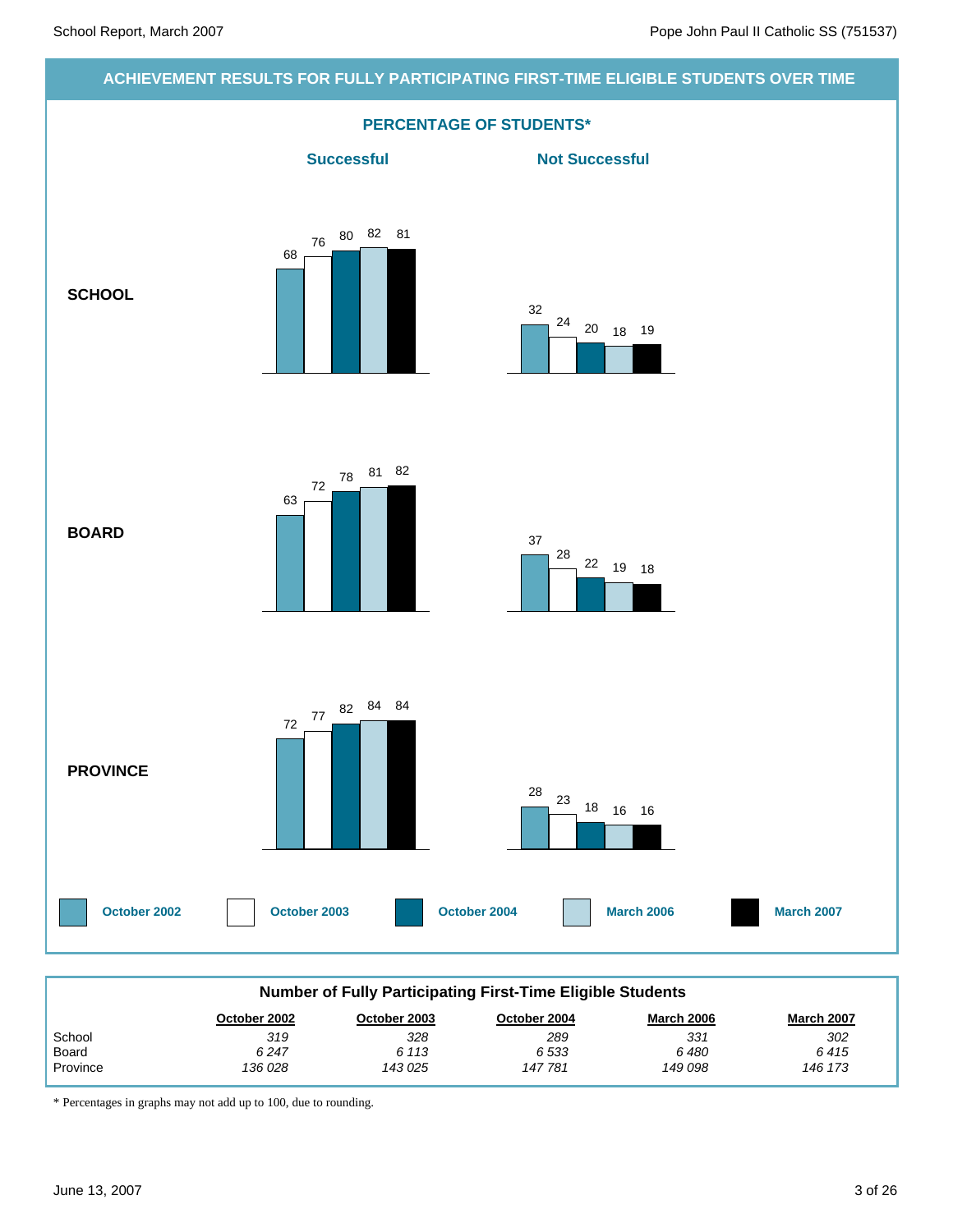Each school is unique. To appreciate the distinctive character of a school, look at the contextual information to understand the features and characteristics of the community it serves.

#### $C<sub>3</sub>$

This test captures the performance of students at one point in time each year. Consider the results along with other information about students' performance.

#### $\alpha$

Exercise caution when interpreting results for small schools. Results may vary considerably from year to year, and differences may look exaggerated. For example, in a group of 30 students, a difference of 10% represents only three students.

#### $C<sub>3</sub>$

Trends may be difficult to identify or to interpret. This is especially true in small schools or in schools where there is a high turnover in the student population.

#### $\alpha$

EQAO values students' privacy. Results are not reported publicly for schools where fewer than 15 students fully participated, because it might be possible to identify individual students.

# **TIPS WHAT IS IN THIS REPORT?**

This report shows how well students at this school have met the minimum standard for literacy to the end of Grade 9 as set out in *The Ontario Curriculum.*

#### **This report includes**

- results for this school compared to the board and province;
- a comparison of results over the past five administrations of the test to aid in monitoring improvement and
- $\bullet$  information about the characteristics of the students who participated.

#### **Specifically, you will find**

- summary graphs showing participation and success rates;
- $\bullet$  detailed tables and graphs showing results for various groups of students, e.g., by gender, ESL/ELD;
- student questionnaire results and
- an explanation of all terms used in this report.

# **HOW TO USE THIS REPORT**

- Examine the contextual information to understand the similarities and differences among this school, the board and the province. Consider the challenges that any differences might present.
- $\bullet$  Examine the school results.
	- Are these results consistent with what you would expect?
	- · How do these results compare to the provincial results?
	- How do these results compare over time?
- Speak to the school principal or the school council chair about the goals for improving student performance.

The Education Quality and Accountability Office is an independent agency that gathers information about student achievement through province-wide assessments.

Learn more about us at www.eqao.com.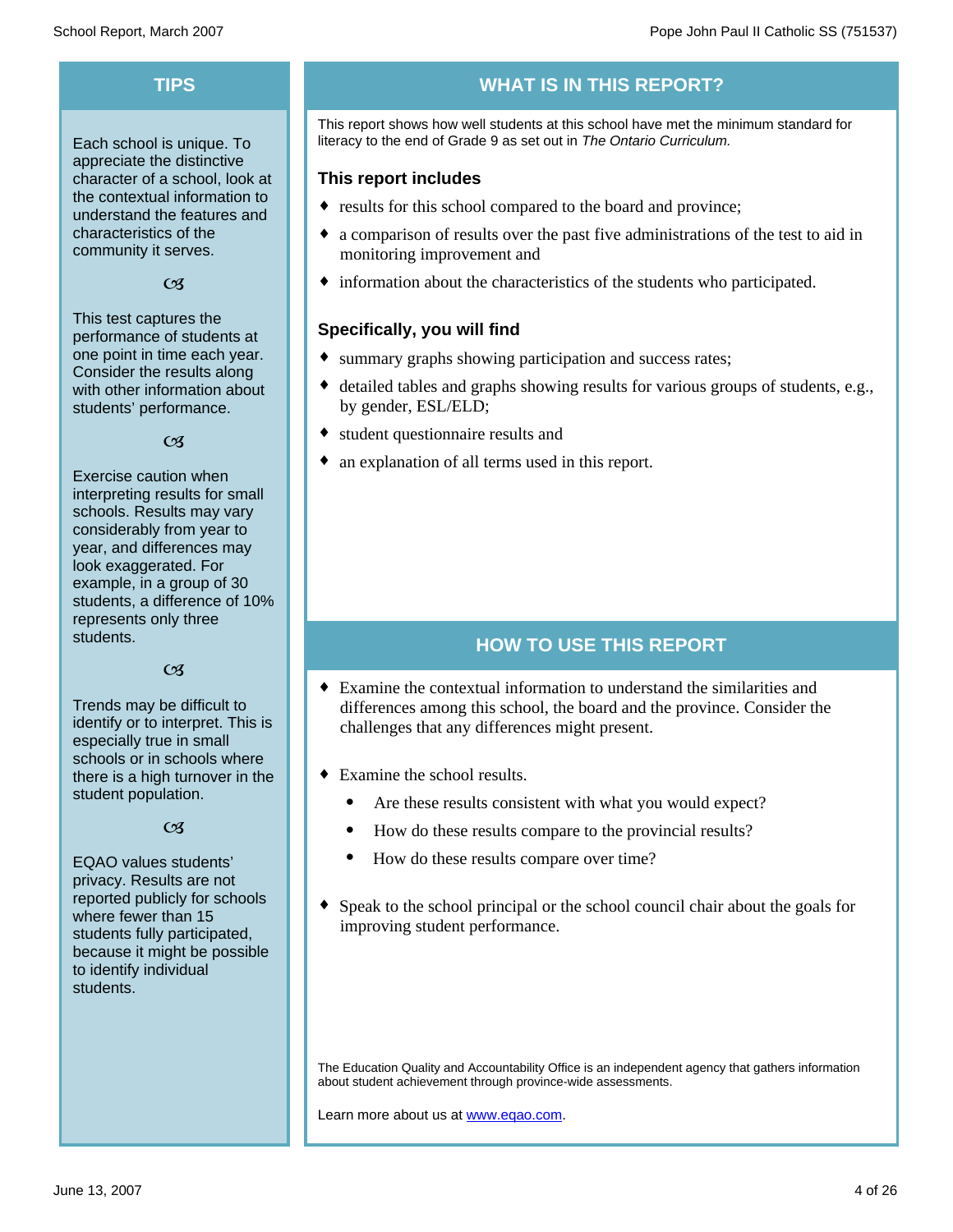#### Contextual Information

This information provides a context for interpreting the school's results for this year in relation to those of the board and the province.

|                                                                                         | <b>School</b>  |       | <b>Board</b>                                 |       | <b>Province</b> |         |
|-----------------------------------------------------------------------------------------|----------------|-------|----------------------------------------------|-------|-----------------|---------|
| <b>Enrolment</b>                                                                        |                |       |                                              |       |                 |         |
| Number of first-time eligible students                                                  |                | 315   |                                              | 6 804 |                 | 155 906 |
| Number of schools with first-time eligible students                                     |                | n/a   |                                              | 35    |                 | 783     |
| Number of students who were exempted                                                    |                | 3     |                                              | 59    |                 | 1875    |
|                                                                                         |                |       | Number Percent Number Percent Number Percent |       |                 |         |
| <b>Participation in the Test</b>                                                        |                |       |                                              |       |                 |         |
| Of all first-time eligible students, those who participated fully in the assessment     | 302            | 96%   | 6415                                         | 94%   | 146 173         | 94%     |
| Of all first-time eligible students, those who were absent                              | 7              | 2%    | 104                                          | 2%    | 3932            | 3%      |
| Of all first-time eligible students, those who were deferred                            | 6              | $2\%$ | 285                                          | 4%    | 5 801           | 4%      |
| Gender <sup>†</sup> Based on number of first-time eligible students                     |                |       |                                              |       |                 |         |
| Female                                                                                  | 141            | 45%   | 3434                                         | 50%   | 76 25 2         | 49%     |
| Male                                                                                    | 174            | 55%   | 3 3 7 0                                      | 50%   | 79 638          | 51%     |
| Gender not specified                                                                    | $\theta$       | 0%    | 0                                            | 0%    | 16              | $<$ 1%  |
| Student Status <sup>†</sup> Based on number of first-time eligible students             |                |       |                                              |       |                 |         |
| ESL/ELD learners*                                                                       | $\theta$       | 0%    | 293                                          | 4%    | 5 6 8 4         | 4%      |
| ESL/ELD learners receiving special provisions**                                         | $\theta$       | 0%    | 118                                          | 2%    | 2 560           | 2%      |
| Students with special needs (excluding gifted)*                                         | 57             | 18%   | 1 2 3 0                                      | 18%   | 22 052          | 14%     |
| Students with special needs receiving accommodations (excluding<br>gifted)**            | 38             | 13%   | 983                                          | 15%   | 17415           | 12%     |
| Level of Study for English <sup>†</sup> Based on number of first-time eligible students |                |       |                                              |       |                 |         |
| Academic                                                                                | 248            | 79%   | 4 664                                        | 69%   | 102 911         | 66%     |
| Applied                                                                                 | 60             | 19%   | 1627                                         | 24%   | 39 564          | 25%     |
| Locally developed                                                                       | $\overline{4}$ | 1%    | 194                                          | 3%    | 6 160           | 4%      |
| <b>ESL/ELD</b>                                                                          | $\theta$       | 0%    | 262                                          | 4%    | 4644            | 3%      |
| Other                                                                                   | $\mathfrak{Z}$ | 1%    | 56                                           | 1%    | 2519            | 2%      |
| Language <sup>††</sup> Based on Student Questionnaire data                              |                |       |                                              |       |                 |         |
| Number of Respondents:                                                                  | 300            |       | 6 3 8 0                                      |       | 145 362         |         |
| First language learned at home was other than English                                   | 89             | 30%   | 2497                                         | 39%   | 31 535          | 22%     |
| Speak only or mostly English at home                                                    | 219            | 73%   | 3685                                         | 58%   | 111 636         | 77%     |
| Speak another language (or languages) as often as English at home                       | 66             | 22%   | 1877                                         | 29%   | 22 685          | 16%     |
| Speak only or mostly another language (or other languages) at home                      | 1.5            | 5%    | 786                                          | 12%   | 10 306          | 7%      |

† Demographic information is provided by schools and/or boards through the **Student Data Collection** process. Some data may be missing because they were not reported by schools.

\* See Explanation of Terms.<br>\*\* Percentages are based on fi

Percentages are based on fully participating students.

†† Demographic information pertaining to "language" is gathered from the **Student Questionnaire** completed by students. Some data may be missing, because they were not provided by students.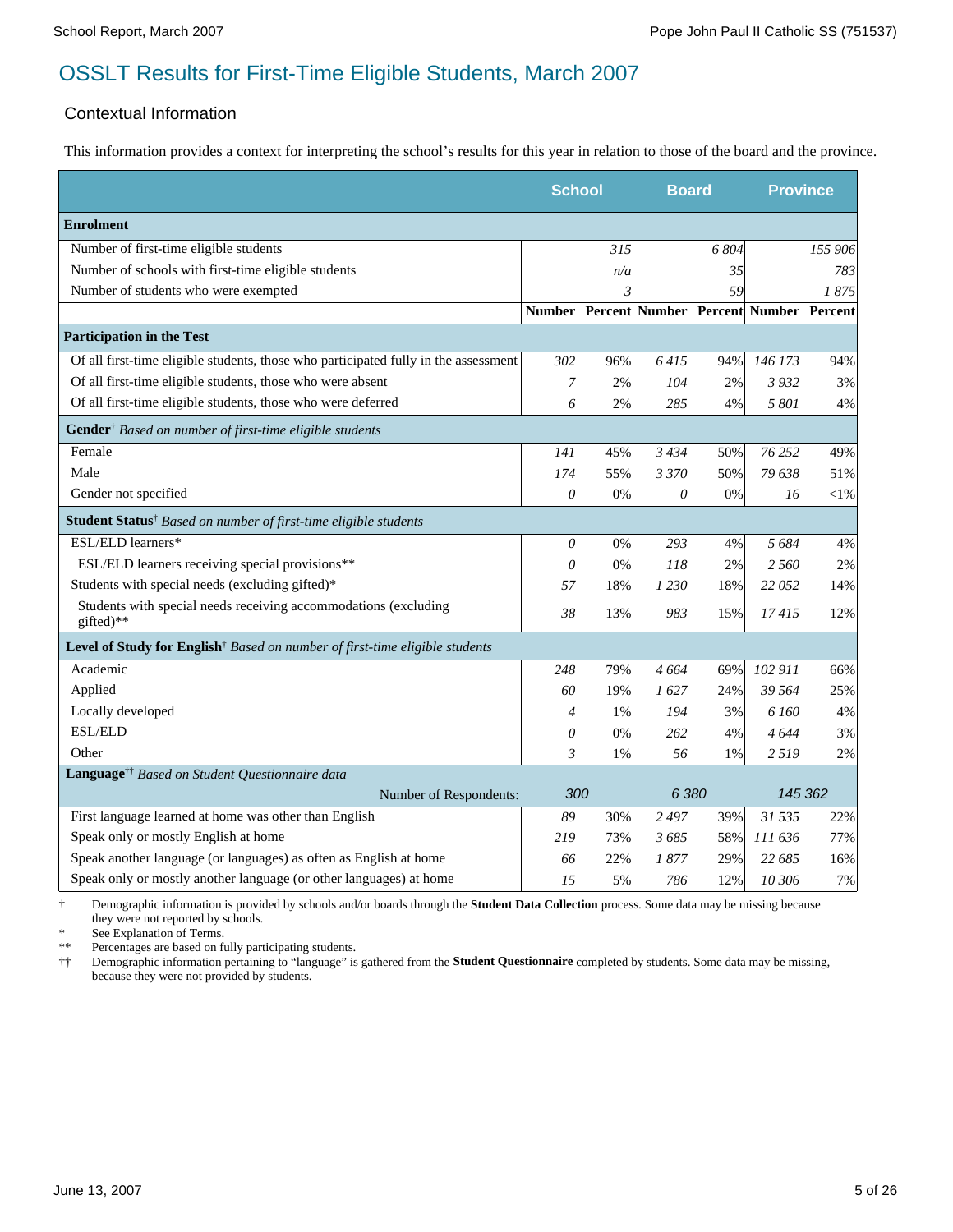#### Results for All First-Time Eligible Students\*

|                            | <b>First-Time Eligible Students</b> |        |                            |                                 |                            |                            |                                  |  |  |  |
|----------------------------|-------------------------------------|--------|----------------------------|---------------------------------|----------------------------|----------------------------|----------------------------------|--|--|--|
|                            |                                     |        | All                        |                                 | <b>Fully Participating</b> |                            |                                  |  |  |  |
|                            | <b>School</b><br>$# = 315$          |        | <b>Board</b><br>$# = 6804$ | <b>Province</b><br>$# = 155906$ | <b>School</b><br>$# = 302$ | <b>Board</b><br>$# = 6415$ | <b>Province</b><br>$# = 146 173$ |  |  |  |
| Successful                 | 244                                 | 77%    | 77%                        | 79%                             | 81%                        | 82%                        | 84%                              |  |  |  |
| Not Successful             | 58                                  | 18%    | 17%                        | 15%                             | 19%                        | 18%                        | 16%                              |  |  |  |
| <b>Fully Participating</b> | 302                                 | $96\%$ | 94%                        | 94%                             |                            |                            |                                  |  |  |  |
| Absent                     |                                     | 2%     | 2%                         | 3%                              |                            |                            |                                  |  |  |  |
| Deferred                   | 6                                   | 2%     | 4%                         | $4\%$                           |                            |                            |                                  |  |  |  |

# Results for All First-Time Eligible Students



## Results for Fully Participating First-Time Eligible Students



\* Percentages in tables and bar graphs may not add up to 100, due to rounding.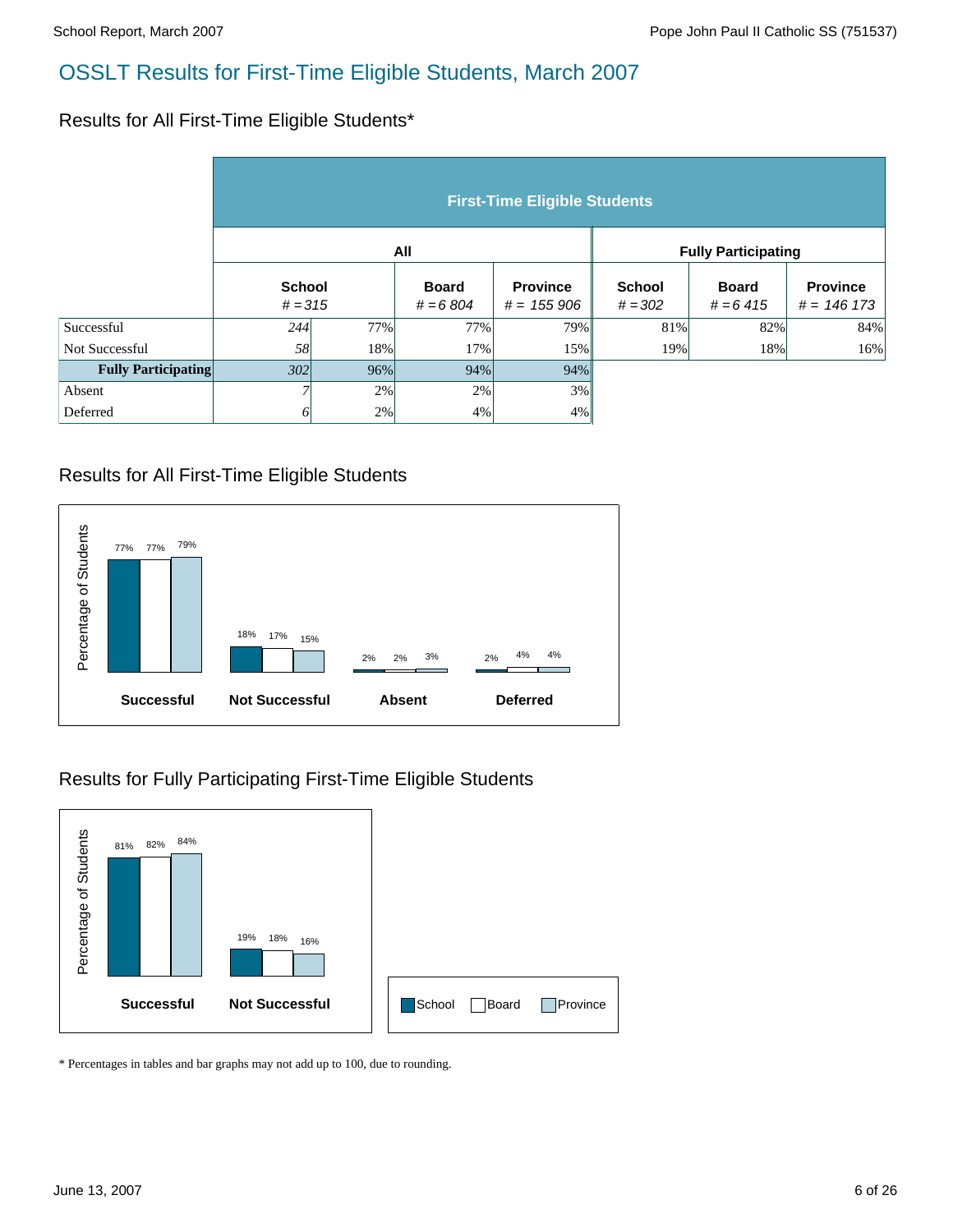# School Results by Gender\*<sup>†</sup>

|                            | <b>School Results by Gender</b><br><b>First-Time Eligible Students</b> |     |                          |     |                     |                            |  |  |  |  |
|----------------------------|------------------------------------------------------------------------|-----|--------------------------|-----|---------------------|----------------------------|--|--|--|--|
|                            |                                                                        |     | All                      |     |                     | <b>Fully Participating</b> |  |  |  |  |
|                            | Female<br>$# = 141$                                                    |     | <b>Male</b><br>$# = 174$ |     | Female<br>$# = 136$ | <b>Male</b><br>$# = 166$   |  |  |  |  |
| Successful                 | 111                                                                    | 79% | 133                      | 76% | 82%                 | 80%                        |  |  |  |  |
| Not Successful             | 25                                                                     | 18% | 33                       | 19% | 18%                 | 20%                        |  |  |  |  |
| <b>Fully Participating</b> | 136                                                                    | 96% | 166                      | 95% |                     |                            |  |  |  |  |
| Absent                     |                                                                        | 3%  |                          | 2%  |                     |                            |  |  |  |  |
| Deferred                   |                                                                        | 1%  |                          | 3%  |                     |                            |  |  |  |  |

#### School Results for All First-Time Eligible Students by Gender



## School Results for Fully Participating First-Time Eligible Students by Gender



\* Percentages in tables and bar graphs may not add up to 100, due to rounding.

† Based on information provided by schools through the **Student Data Collection** process. Includes only students for whom gender data were available.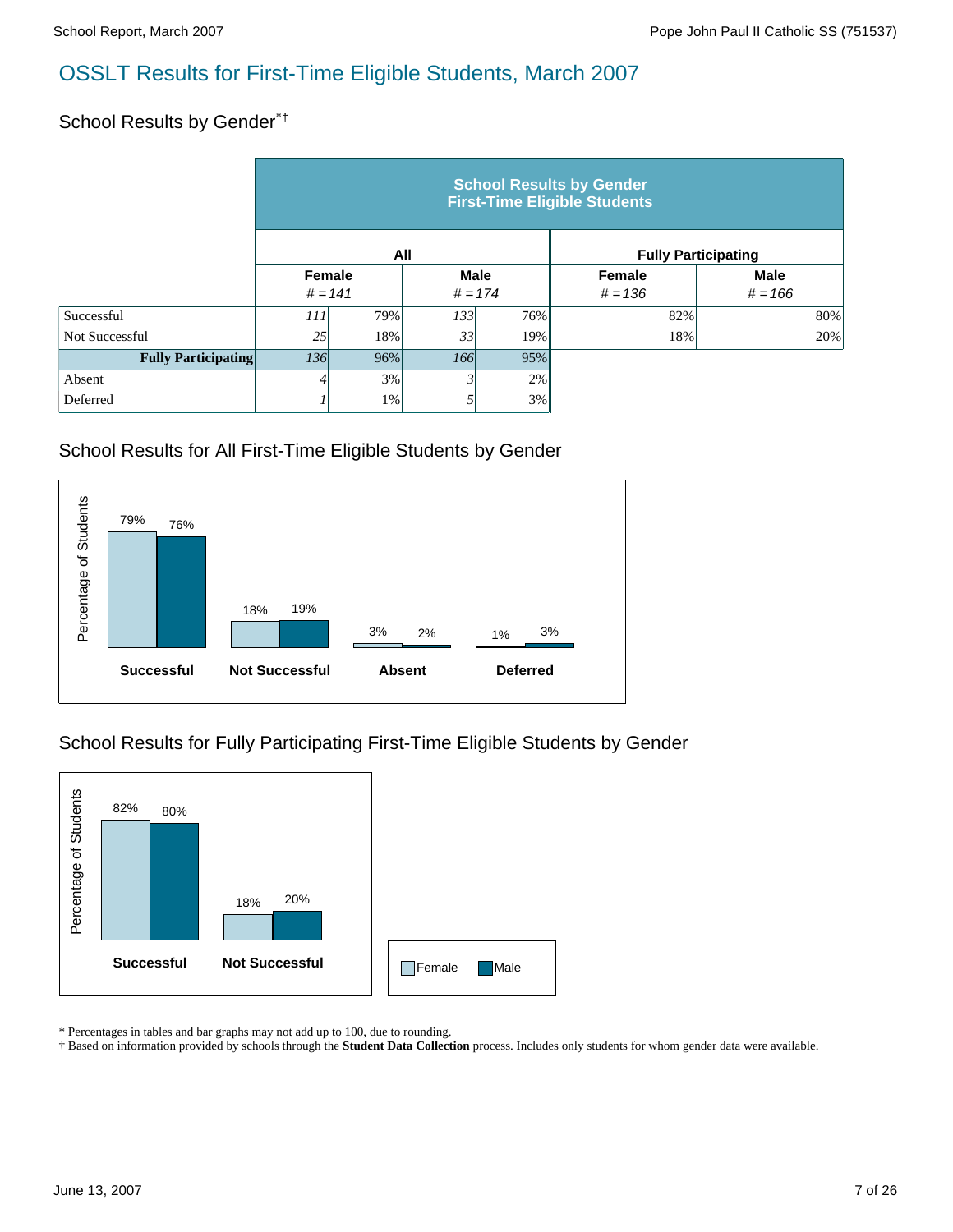### Board Results by Gender\*†

|                            | <b>Board Results by Gender</b><br><b>First-Time Eligible Students</b> |                                                    |           |       |                      |                            |  |  |  |  |
|----------------------------|-----------------------------------------------------------------------|----------------------------------------------------|-----------|-------|----------------------|----------------------------|--|--|--|--|
|                            |                                                                       | <b>Fully Participating</b>                         |           |       |                      |                            |  |  |  |  |
|                            |                                                                       | Female<br><b>Male</b><br>$# = 3434$<br>$# = 3,370$ |           |       | Female<br>$# = 3260$ | <b>Male</b><br>$# = 3 155$ |  |  |  |  |
| Successful                 | 2 7 9 1                                                               | 81%                                                | 2459      | 73%   | 86%                  | 78%                        |  |  |  |  |
| Not Successful             | 469                                                                   | 14%                                                | 696       | 21%   | 14%                  | 22%                        |  |  |  |  |
| <b>Fully Participating</b> | 3 260                                                                 | 95%                                                | 3 1 5 5 1 | 94%   |                      |                            |  |  |  |  |
| Absent                     | 57                                                                    | 2%                                                 | 47        | $1\%$ |                      |                            |  |  |  |  |
| Deferred                   | 117                                                                   | 3%                                                 | 168       | 5%    |                      |                            |  |  |  |  |

#### Board Results for All First-Time Eligible Students by Gender



## Board Results for Fully Participating First-Time Eligible Students by Gender



\* Percentages in tables and bar graphs may not add up to 100, due to rounding.

† Based on information provided by schools through the **Student Data Collection** process. Includes only students for whom gender data were available.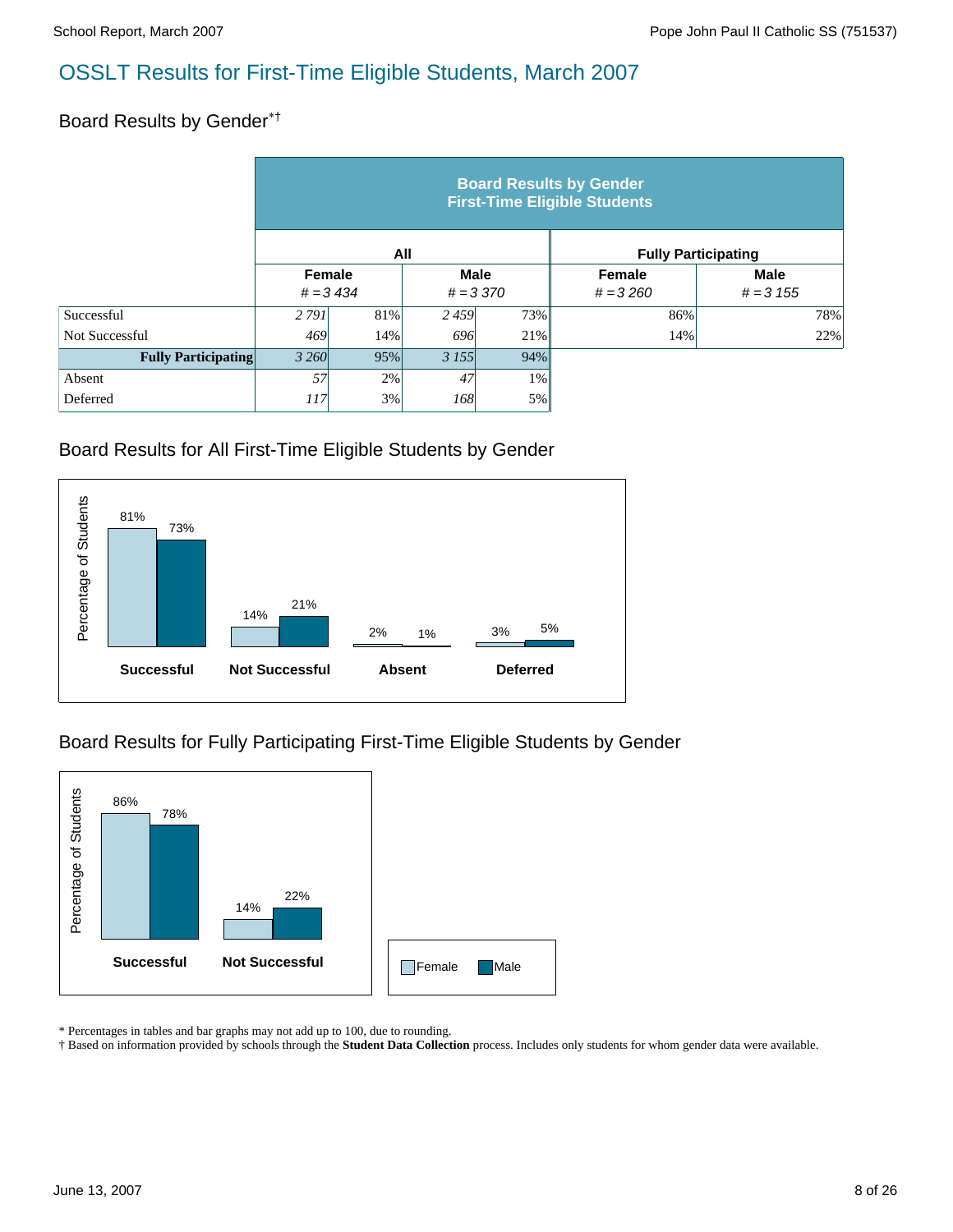#### Provincial Results by Gender\*†

|                            | <b>Provincial Results by Gender</b><br><b>First-Time Eligible Students</b> |     |                            |     |                              |                             |  |  |  |  |
|----------------------------|----------------------------------------------------------------------------|-----|----------------------------|-----|------------------------------|-----------------------------|--|--|--|--|
|                            |                                                                            | All |                            |     | <b>Fully Participating</b>   |                             |  |  |  |  |
|                            | Female<br>$# = 76252$                                                      |     | <b>Male</b><br>$# = 79638$ |     | <b>Female</b><br>$# = 72031$ | <b>Male</b><br>$# = 74 129$ |  |  |  |  |
| Successful                 | 62 935                                                                     | 83% | 59 533                     | 75% | 87%                          | 80%                         |  |  |  |  |
| Not Successful             | 9096                                                                       | 12% | 14 596                     | 18% | 13%                          | 20%                         |  |  |  |  |
| <b>Fully Participating</b> | 72 031<br>94%                                                              |     | 74 129                     | 93% |                              |                             |  |  |  |  |
| Absent                     | 1933                                                                       | 3%  | 1996                       | 3%  |                              |                             |  |  |  |  |
| Deferred                   | 2 2 8 8                                                                    | 3%  | 3513                       | 4%  |                              |                             |  |  |  |  |

#### Provincial Results for All First-Time Eligible Students by Gender



## Provincial Results for Fully Participating First-Time Eligible Students by Gender



\* Percentages in tables and bar graphs may not add up to 100, due to rounding.

† Based on information provided by schools through the **Student Data Collection** process. Includes only students for whom gender data were available.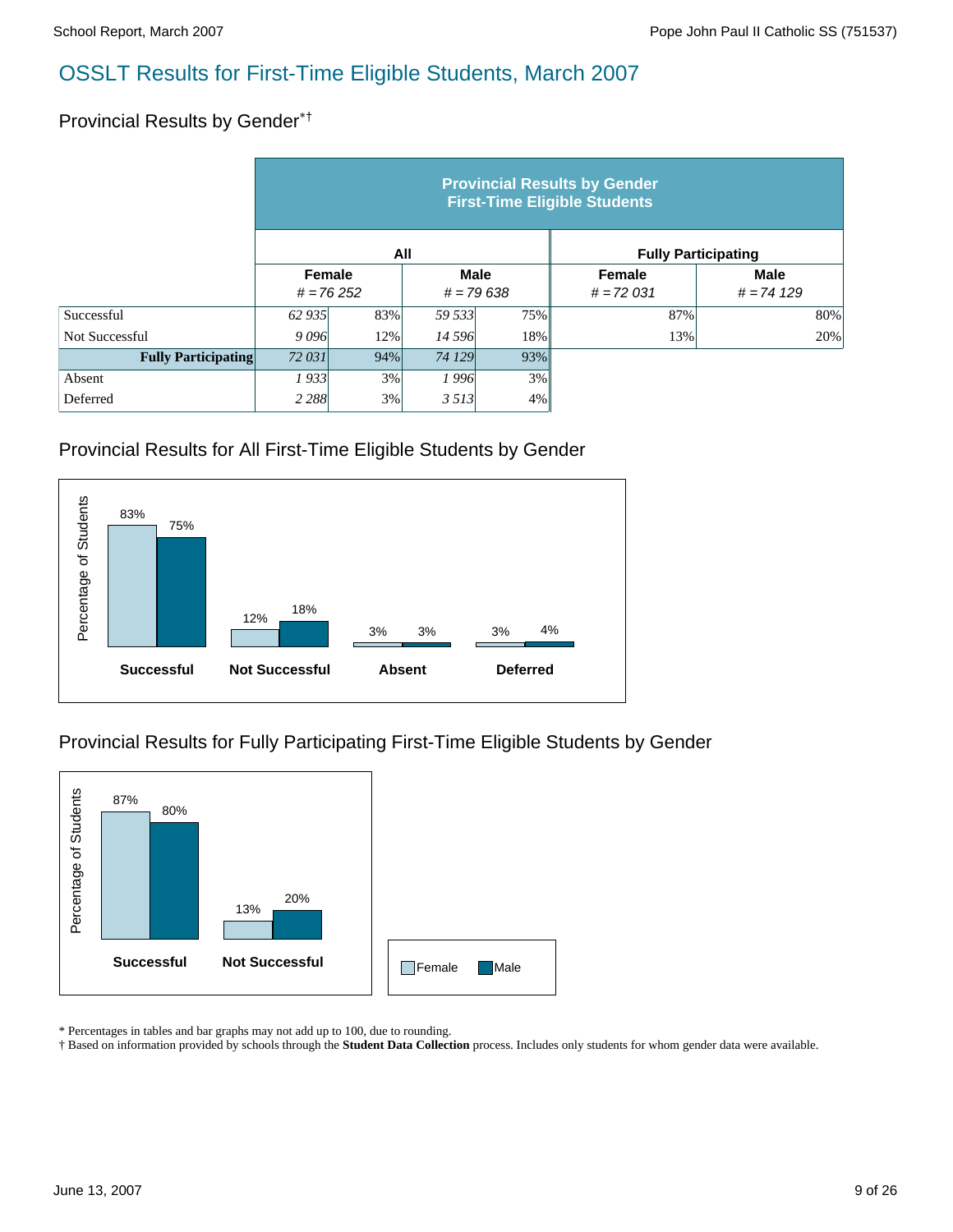Results for English as a Second Language/English Literacy Development Learners\*†

|                            | <b>Results for ESL/ELD Learners</b><br><b>First-Time Eligible Students</b> |     |                           |                               |                            |                            |                               |  |  |  |
|----------------------------|----------------------------------------------------------------------------|-----|---------------------------|-------------------------------|----------------------------|----------------------------|-------------------------------|--|--|--|
|                            |                                                                            |     | All                       |                               |                            | <b>Fully Participating</b> |                               |  |  |  |
|                            | <b>School</b><br>$# = N/D$                                                 |     | <b>Board</b><br>$# = 293$ | <b>Province</b><br>$# = 5684$ | <b>School</b><br>$# = N/D$ | <b>Board</b><br>$# = 177$  | <b>Province</b><br>$# = 3438$ |  |  |  |
| Successful                 | N/D                                                                        | N/D | 30%                       | 31%                           | N/D                        | 49%                        | 52%                           |  |  |  |
| Not Successful             | N/D                                                                        | N/D | 31%                       | 29%                           | N/D                        | 51%                        | 48%                           |  |  |  |
| <b>Fully Participating</b> | N/D                                                                        | N/D | 60%                       | 60%                           |                            |                            |                               |  |  |  |
| Absent                     | N/D                                                                        | N/D | 1%                        | 2%                            |                            |                            |                               |  |  |  |
| Deferred                   | N/D                                                                        | N/D | 39%                       | 37%                           |                            |                            |                               |  |  |  |

## Results for All First-Time Eligible ESL/ELD Learners



## Results for Fully Participating First-Time Eligible ESL/ELD Learners



\*Percentages in tables and bar graphs may not add up to 100, due to rounding.

†Based on information regarding ESL or ELD status provided by schools through the **Student Data Collection** process.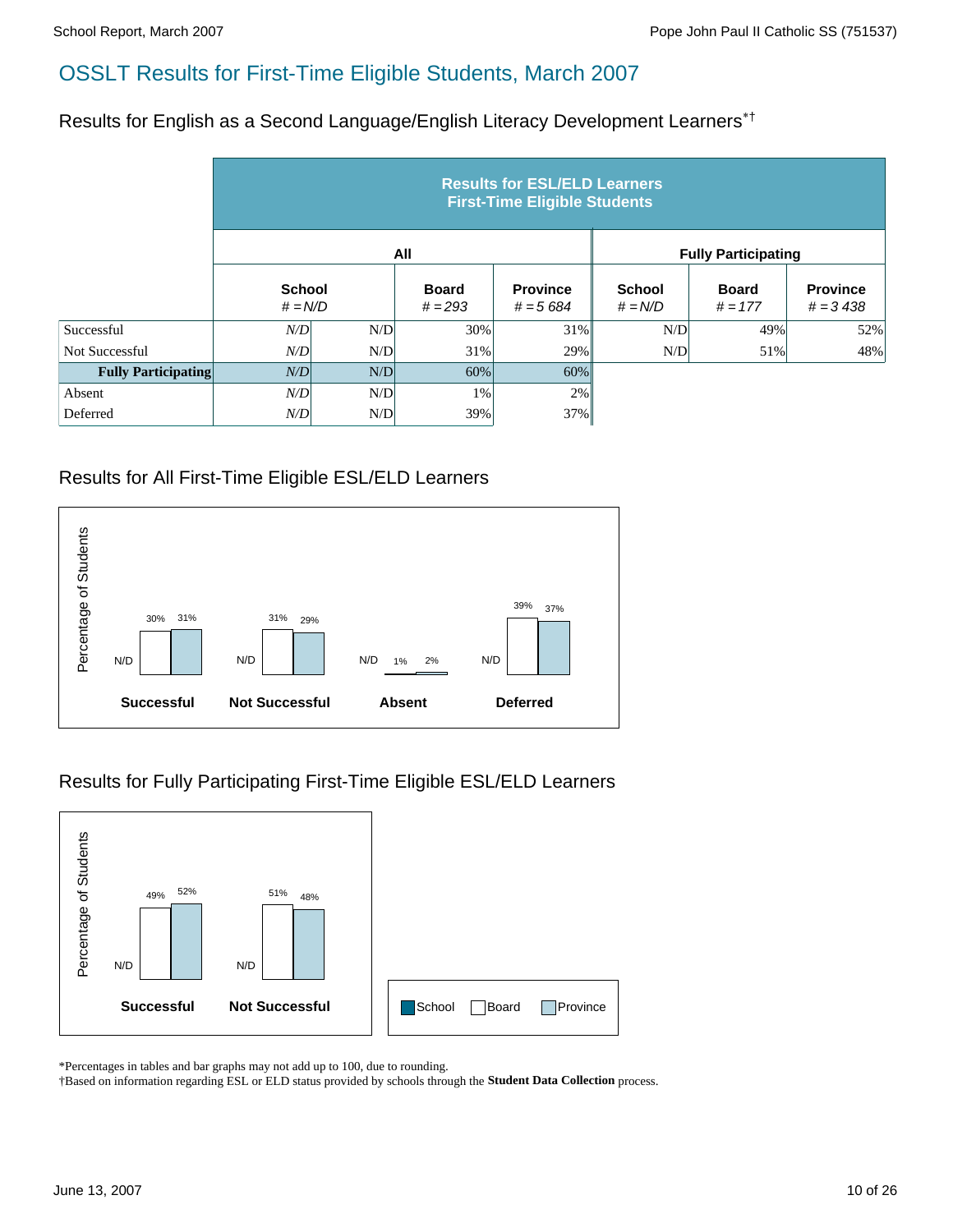Results for Students with Special Needs (excluding gifted)\*†

|                            | <b>Results for Students with Special Needs</b><br>(excluding gifted)<br><b>First-Time Eligible Students</b> |     |                            |                                |                           |                            |                                |  |  |  |
|----------------------------|-------------------------------------------------------------------------------------------------------------|-----|----------------------------|--------------------------------|---------------------------|----------------------------|--------------------------------|--|--|--|
|                            |                                                                                                             |     | All                        |                                |                           | <b>Fully Participating</b> |                                |  |  |  |
|                            | <b>School</b><br>$# = 57$                                                                                   |     | <b>Board</b><br>$# = 1230$ | <b>Province</b><br>$# = 22052$ | <b>School</b><br>$# = 51$ | <b>Board</b><br>$# = 1094$ | <b>Province</b><br>$# = 19425$ |  |  |  |
| Successful                 | 26                                                                                                          | 46% | 52%                        | 47%                            | 51%                       | 58%                        | 53%                            |  |  |  |
| Not Successful             | 25                                                                                                          | 44% | 37%                        | 41%                            | 49%                       | 42%                        | 47%                            |  |  |  |
| <b>Fully Participating</b> | 51                                                                                                          | 89% | 89%                        | 88%                            |                           |                            |                                |  |  |  |
| Absent                     |                                                                                                             | 5%  | 2%                         | 4%                             |                           |                            |                                |  |  |  |
| Deferred                   | 3                                                                                                           | 5%  | 9%                         | 8%                             |                           |                            |                                |  |  |  |

## Results for All First-Time Eligible Students with Special Needs (excluding gifted)



Results for Fully Participating First-Time Eligible Students with Special Needs (excluding gifted)



\*Percentages in tables and bar graphs may not add up to 100, due to rounding.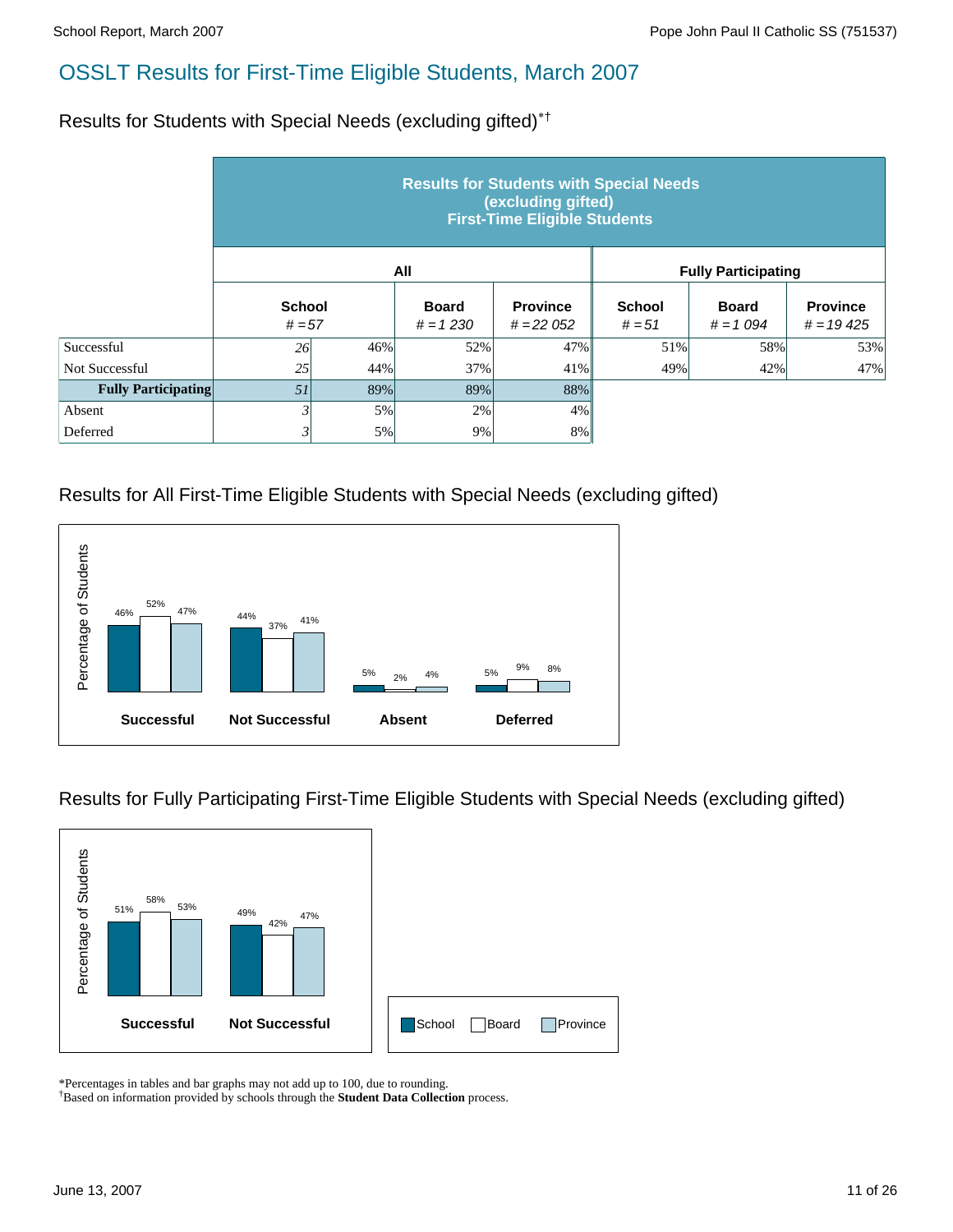School Results for Students with Special Needs Receiving Accommodations (excluding gifted)\*†

|                            | <b>School Results for Students with Special Needs Receiving Accommodations</b><br>(excluding gifted)<br><b>First-Time Eligible Students</b> |                 |     |                     |                 |                            |  |  |  |  |
|----------------------------|---------------------------------------------------------------------------------------------------------------------------------------------|-----------------|-----|---------------------|-----------------|----------------------------|--|--|--|--|
|                            |                                                                                                                                             |                 | All |                     |                 | <b>Fully Participating</b> |  |  |  |  |
|                            |                                                                                                                                             | <b>IEP Only</b> |     | <b>IEP and IPRC</b> | <b>IEP Only</b> | <b>IEP and IPRC</b>        |  |  |  |  |
|                            |                                                                                                                                             | $# = N/R$       |     | $# = 30$            | $# = N/R$       | $# = 29$                   |  |  |  |  |
| Successful                 | N/R                                                                                                                                         | N/R             | 17  | 57%                 | N/R             | 59%                        |  |  |  |  |
| Not Successful             | N/R                                                                                                                                         | N/R             | 12  | 40%                 | N/R             | 41%                        |  |  |  |  |
| <b>Fully Participating</b> | N/R                                                                                                                                         | N/R             | 29  | 97%                 |                 |                            |  |  |  |  |
| Absent                     | N/R                                                                                                                                         | N/R             |     | 3%                  |                 |                            |  |  |  |  |
| Deferred                   | N/R                                                                                                                                         | N/R             | O   | 0%                  |                 |                            |  |  |  |  |

School Results for All First-Time Eligible Students with Special Needs Receiving Accommodations (excluding gifted)



School Results for Fully Participating First-Time Eligible Students with Special Needs Receiving Accommodations (excluding gifted)



\*Percentages in tables and bar graphs may not add up to 100, due to rounding.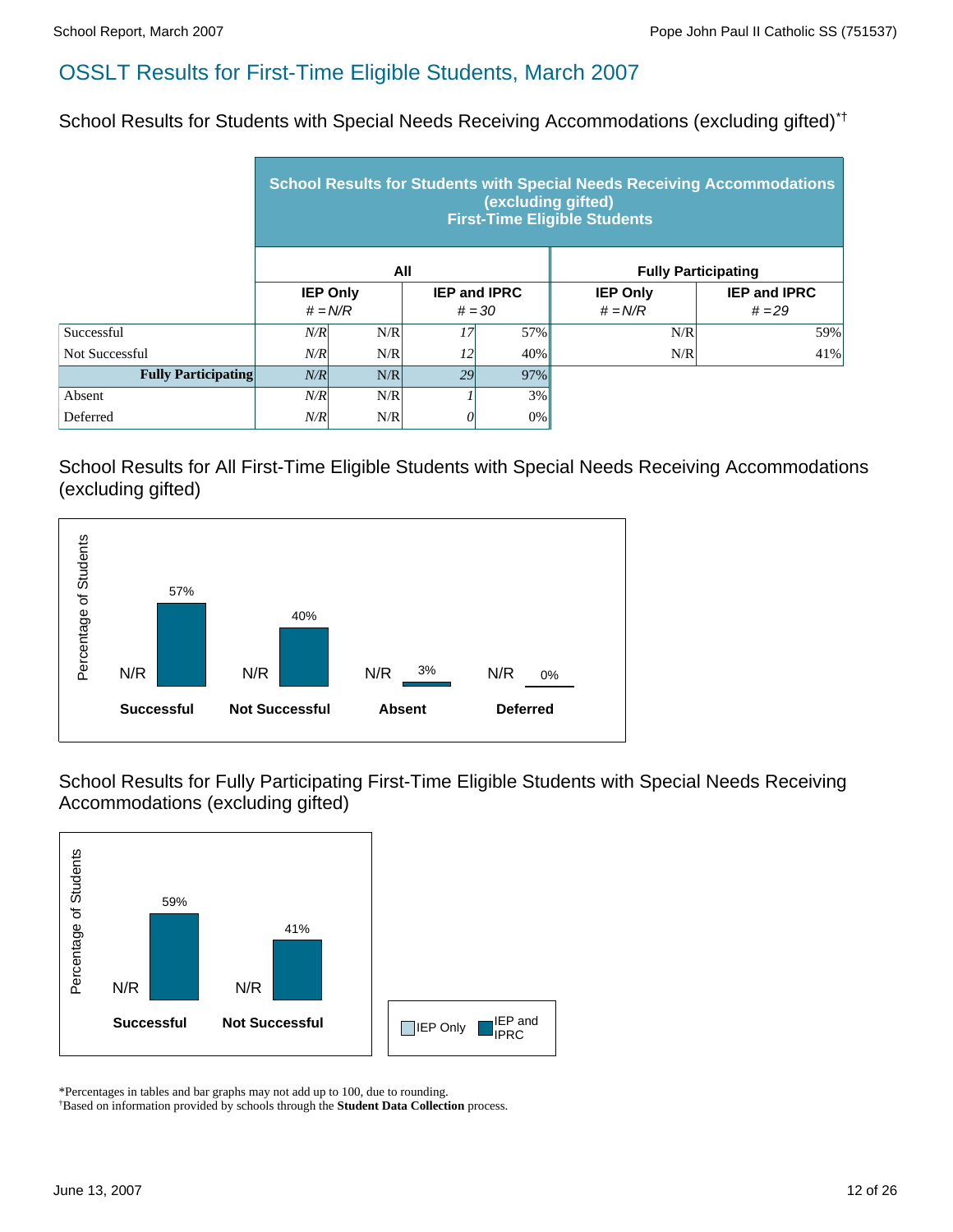Board Results for Students with Special Needs Receiving Accommodations (excluding gifted)\*†

|                            | <b>Board Results for Students with Special Needs Receiving Accommodations</b><br>(excluding gifted)<br><b>First-Time Eligible Students</b> |                              |                 |                                  |                              |                                  |  |  |  |
|----------------------------|--------------------------------------------------------------------------------------------------------------------------------------------|------------------------------|-----------------|----------------------------------|------------------------------|----------------------------------|--|--|--|
|                            |                                                                                                                                            | All                          |                 |                                  | <b>Fully Participating</b>   |                                  |  |  |  |
|                            |                                                                                                                                            | <b>IEP Only</b><br>$# = 200$ |                 | <b>IEP and IPRC</b><br>$# = 804$ | <b>IEP Only</b><br>$# = 194$ | <b>IEP and IPRC</b><br>$# = 789$ |  |  |  |
| Successful                 | 117 <sup> </sup>                                                                                                                           | 58%                          | 453             | 56%                              | 60%                          | 57%                              |  |  |  |
| Not Successful             | 77                                                                                                                                         | 38%                          | 336             | 42%                              | 40%                          | 43%                              |  |  |  |
| <b>Fully Participating</b> | <i>194</i><br>97%                                                                                                                          |                              | 789             | 98%                              |                              |                                  |  |  |  |
| Absent                     | 0                                                                                                                                          | 3%                           | 15 <sup>1</sup> | 2%                               |                              |                                  |  |  |  |
| Deferred                   | 0                                                                                                                                          | 0%<br>0%                     |                 |                                  |                              |                                  |  |  |  |

Board Results for All First-Time Eligible Students with Special Needs Receiving Accommodations (excluding gifted)



Board Results for Fully Participating First-Time Eligible Students with Special Needs Receiving Accommodations (excluding gifted)



\*Percentages in tables and bar graphs may not add up to 100, due to rounding.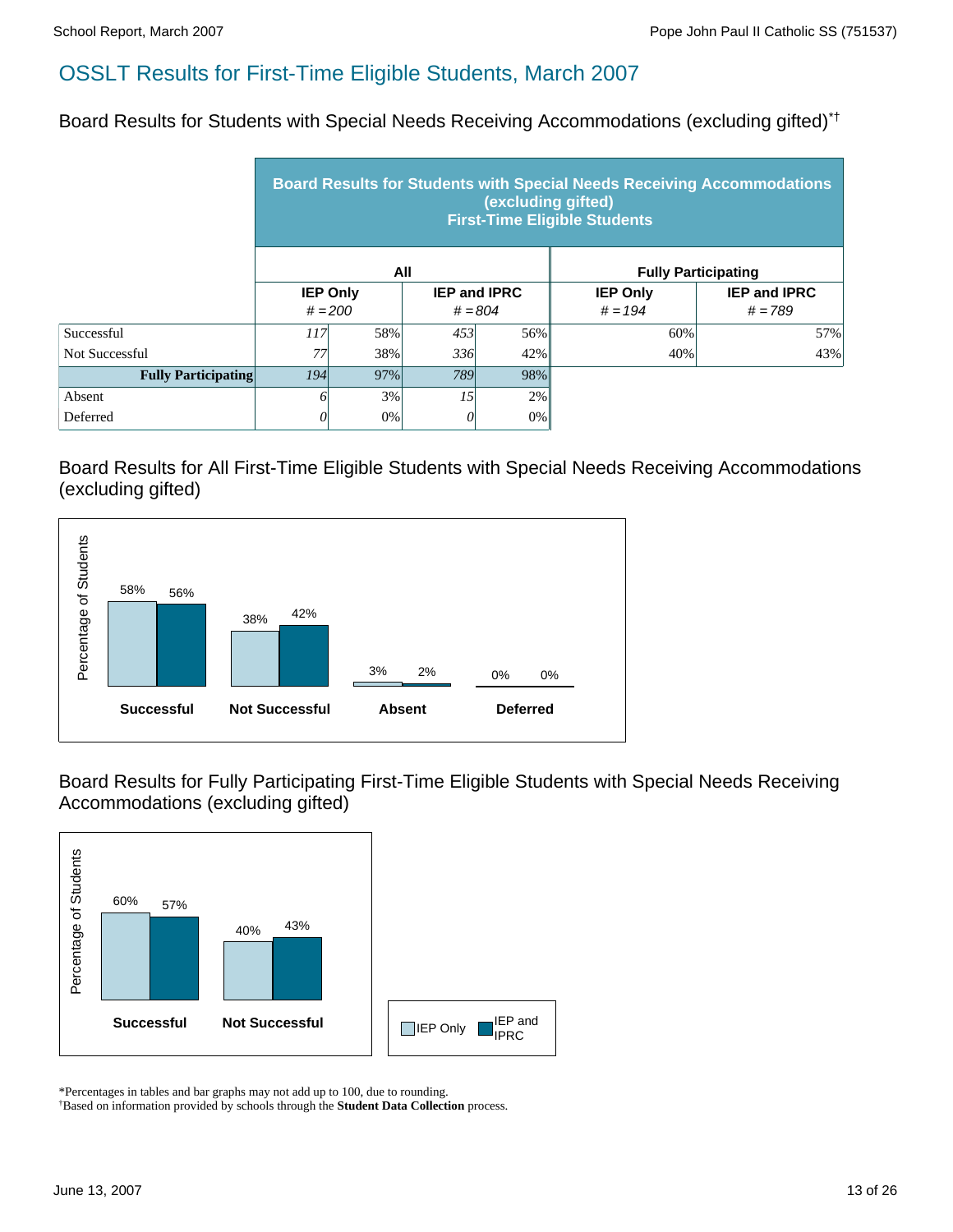Provincial Results for Students with Special Needs Receiving Accommodations (excluding gifted)\*†

|                            | <b>Provincial Results for Students with Special Needs Receiving</b><br><b>Accommodations (excluding gifted)</b><br><b>First-Time Eligible Students</b> |                               |         |                                     |                               |                                    |  |  |  |  |  |
|----------------------------|--------------------------------------------------------------------------------------------------------------------------------------------------------|-------------------------------|---------|-------------------------------------|-------------------------------|------------------------------------|--|--|--|--|--|
|                            |                                                                                                                                                        |                               | All     |                                     | <b>Fully Participating</b>    |                                    |  |  |  |  |  |
|                            |                                                                                                                                                        | <b>IEP Only</b><br>$# = 4670$ |         | <b>IEP and IPRC</b><br>$# = 13,402$ | <b>IEP Only</b><br>$# = 4470$ | <b>IEP and IPRC</b><br>$# = 12945$ |  |  |  |  |  |
| Successful                 | 2410                                                                                                                                                   | 52%                           | 6 5 7 5 | 49%                                 | 54%                           | 51%                                |  |  |  |  |  |
| Not Successful             | 2060                                                                                                                                                   | 44%                           | 6370    | 48%                                 | 46%                           | 49%                                |  |  |  |  |  |
| <b>Fully Participating</b> | 4 4 7 0                                                                                                                                                | $96\%$                        | 12 945  | 97%                                 |                               |                                    |  |  |  |  |  |
| Absent                     | <b>200</b>                                                                                                                                             | 4%                            | 457     | 3%                                  |                               |                                    |  |  |  |  |  |
| Deferred                   | 0                                                                                                                                                      | 0%                            | 0       | $0\%$                               |                               |                                    |  |  |  |  |  |

## Provincial Results for All First-Time Eligible Students with Special Needs Receiving Accommodations (excluding gifted)



Provincial Results for Fully Participating First-Time Eligible Students with Special Needs Receiving Accommodations (excluding gifted)



\*Percentages in tables and bar graphs may not add up to 100, due to rounding.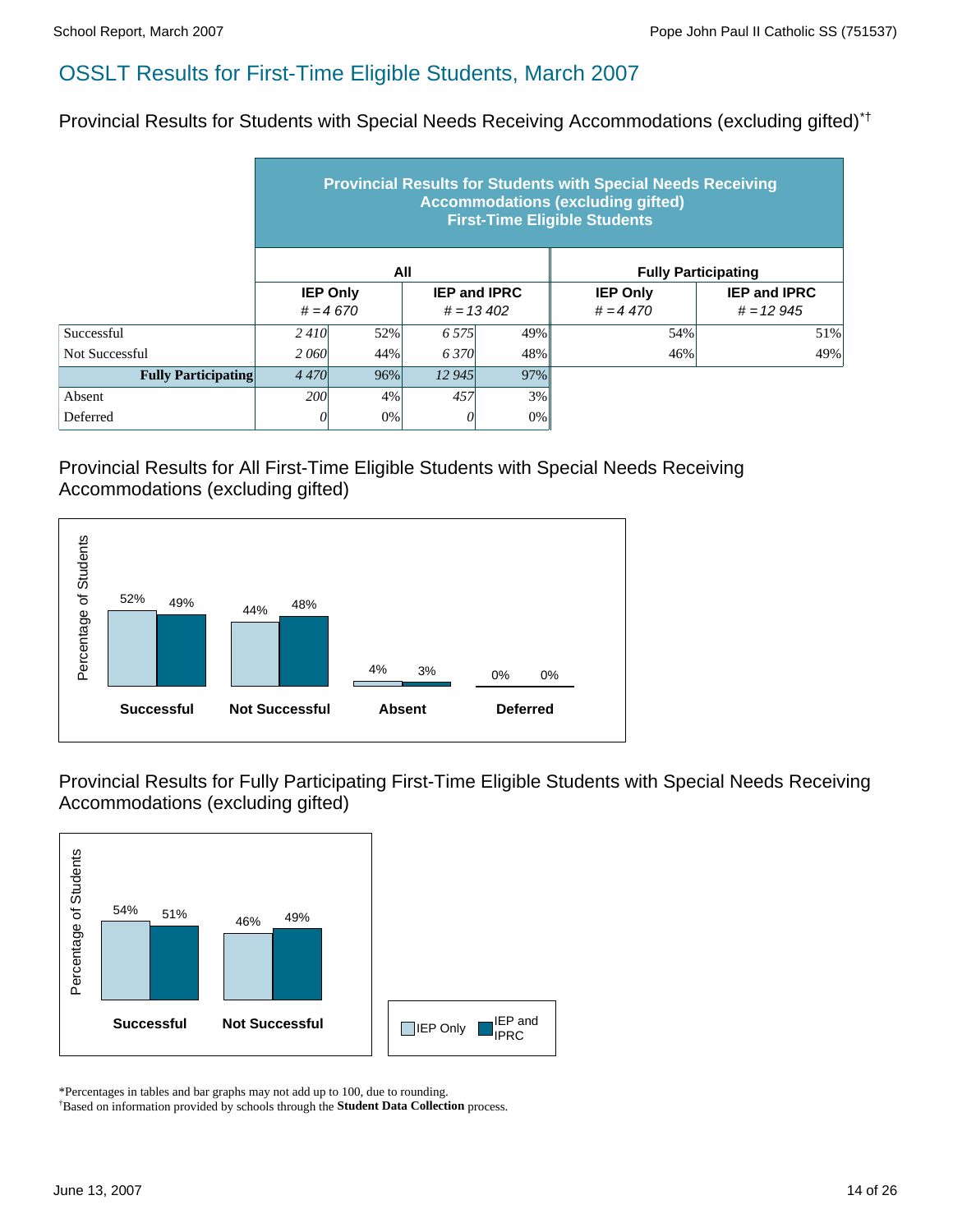Results for Students Taking Academic-Level English\*†

|                            | <b>Results for Students Taking</b><br><b>Academic Level English</b><br><b>First-Time Eligible Students</b> |       |                            |                                 |                            |                             |                                 |  |  |  |  |
|----------------------------|------------------------------------------------------------------------------------------------------------|-------|----------------------------|---------------------------------|----------------------------|-----------------------------|---------------------------------|--|--|--|--|
|                            |                                                                                                            |       | All                        |                                 |                            | <b>Fully Participating</b>  |                                 |  |  |  |  |
|                            | <b>School</b><br>$# = 248$                                                                                 |       | <b>Board</b><br>$# = 4664$ | <b>Province</b><br>$# = 102911$ | <b>School</b><br>$# = 241$ | <b>Board</b><br>$# = 4.597$ | <b>Province</b><br>$# = 101126$ |  |  |  |  |
| Successful                 | 217                                                                                                        | 88%   | 92%                        | 94%                             | 90%                        | 93%                         | 95%                             |  |  |  |  |
| Not Successful             | 24                                                                                                         | 10%   | 6%                         | 5%                              | 10%                        | 7%                          | 5%                              |  |  |  |  |
| <b>Fully Participating</b> | 241                                                                                                        | 97%   | 99%                        | 98%                             |                            |                             |                                 |  |  |  |  |
| Absent                     |                                                                                                            | 2%    | 1%                         | $1\%$                           |                            |                             |                                 |  |  |  |  |
| Deferred                   | 2                                                                                                          | $1\%$ | 1%                         | $1\%$                           |                            |                             |                                 |  |  |  |  |

## Results for All First-Time Eligible Students Taking Academic-Level English



Results for Fully Participating First-Time Eligible Students Taking Academic-Level English



\*Percentages in tables and bar graphs may not add up to 100, due to rounding.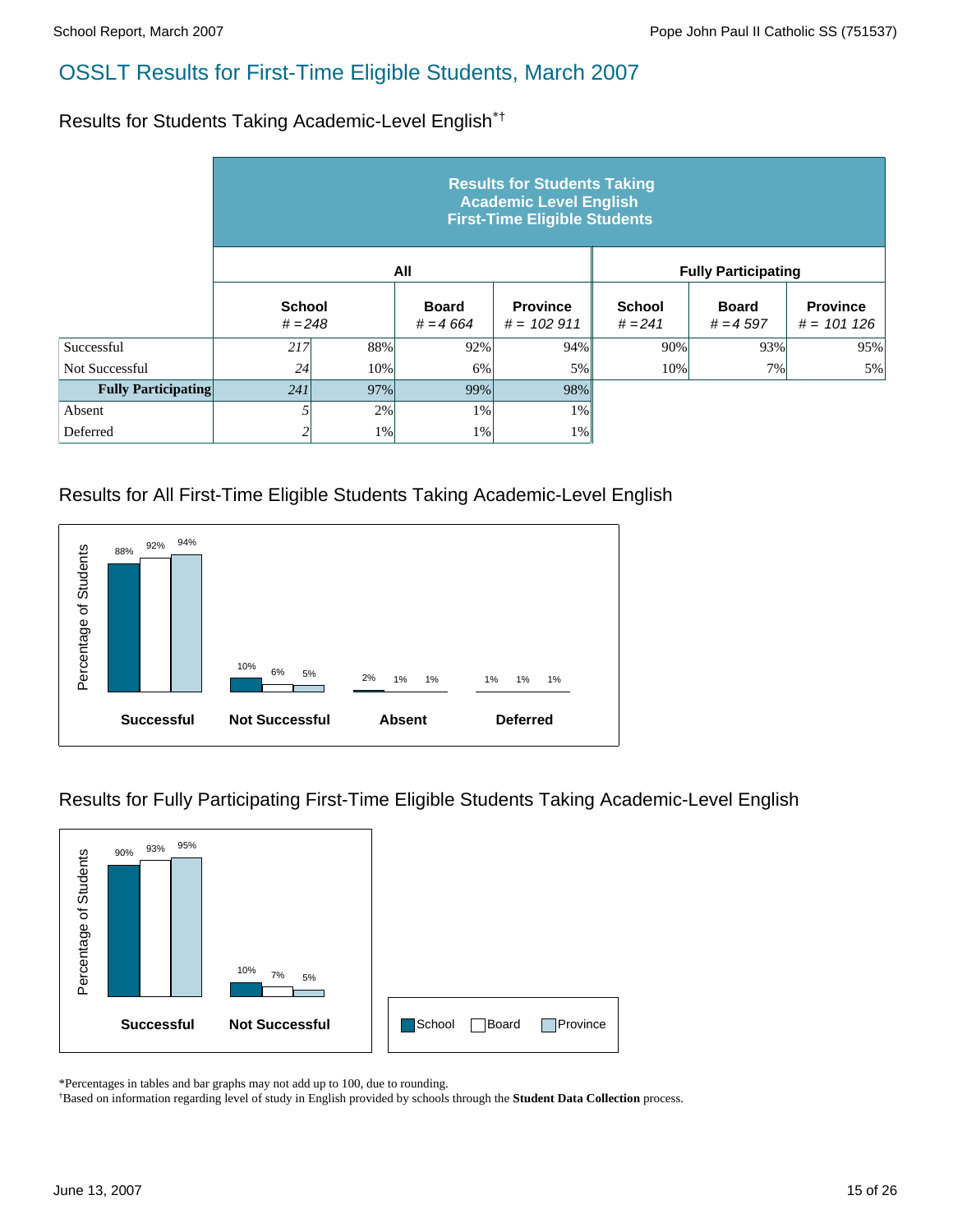Results for Students Taking Applied-Level English\*†

|                            | <b>Results for Students Taking</b><br><b>Applied Level English</b><br><b>First-Time Eligible Students</b> |                           |     |                                |                           |                            |                                |  |  |  |  |
|----------------------------|-----------------------------------------------------------------------------------------------------------|---------------------------|-----|--------------------------------|---------------------------|----------------------------|--------------------------------|--|--|--|--|
|                            |                                                                                                           |                           | All |                                |                           | <b>Fully Participating</b> |                                |  |  |  |  |
|                            |                                                                                                           | <b>School</b><br>$# = 60$ |     | <b>Province</b><br>$# = 39564$ | <b>School</b><br>$# = 58$ | <b>Board</b><br>$# = 1509$ | <b>Province</b><br>$# = 36502$ |  |  |  |  |
| Successful                 | 25                                                                                                        | 42%                       | 51% | 57%                            | 43%                       | 55%                        | 62%                            |  |  |  |  |
| Not Successful             | 33                                                                                                        | 55%                       | 41% | 35%                            | 57%                       | 45%                        | 38%                            |  |  |  |  |
| <b>Fully Participating</b> | 58                                                                                                        | 97%                       | 93% | 92%                            |                           |                            |                                |  |  |  |  |
| Absent                     |                                                                                                           | 2%                        | 3%  | 5%                             |                           |                            |                                |  |  |  |  |
| Deferred                   |                                                                                                           | 2%                        | 4%  | 3%                             |                           |                            |                                |  |  |  |  |

## Results for All First-Time Eligible Students Taking Applied-Level English



Results for Fully Participating First-Time Eligible Students Taking Applied-Level English



\*Percentages in tables and bar graphs may not add up to 100, due to rounding.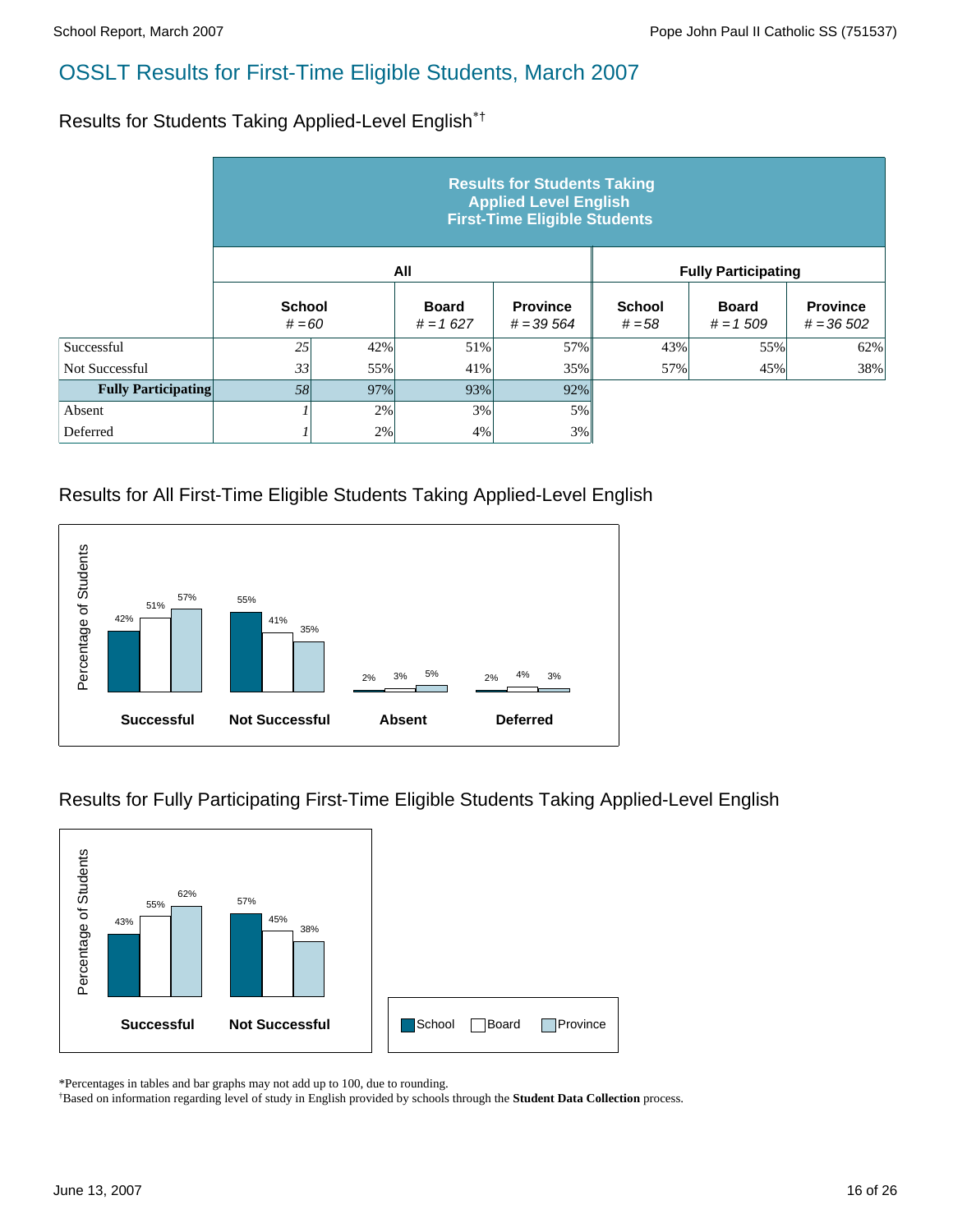Results for Students Taking Locally Developed English Course\*†

|                            | <b>Results for Students Taking</b><br><b>Locally Developed English Course</b><br><b>First-Time Eligible Students</b> |     |                           |                                |                            |                            |                               |  |  |  |  |
|----------------------------|----------------------------------------------------------------------------------------------------------------------|-----|---------------------------|--------------------------------|----------------------------|----------------------------|-------------------------------|--|--|--|--|
|                            |                                                                                                                      |     | All                       |                                |                            | <b>Fully Participating</b> |                               |  |  |  |  |
|                            | <b>School</b><br>$# = N/R$                                                                                           |     | <b>Board</b><br>$# = 194$ | <b>Province</b><br>$# = 6 160$ | <b>School</b><br>$# = N/R$ | <b>Board</b><br>$# = 132$  | <b>Province</b><br>$# = 4211$ |  |  |  |  |
| Successful                 | N/R                                                                                                                  | N/R | 17%                       | 14%                            | N/R                        | 25%                        | 21%                           |  |  |  |  |
| Not Successful             | N/R                                                                                                                  | N/R | 51%                       | 54%                            | N/R                        | 75%                        | 79%                           |  |  |  |  |
| <b>Fully Participating</b> | N/R                                                                                                                  | N/R | 68%                       | 68%                            |                            |                            |                               |  |  |  |  |
| Absent                     | N/R                                                                                                                  | N/R | 3%                        | 8%                             |                            |                            |                               |  |  |  |  |
| Deferred                   | N/R                                                                                                                  | N/R | 29%                       | 24%                            |                            |                            |                               |  |  |  |  |

## Results for All First-Time Eligible Students Taking Locally Developed English Course



Results for Fully Participating First-Time Eligible Students Taking Locally Developed English Course



\*Percentages in tables and bar graphs may not add up to 100, due to rounding.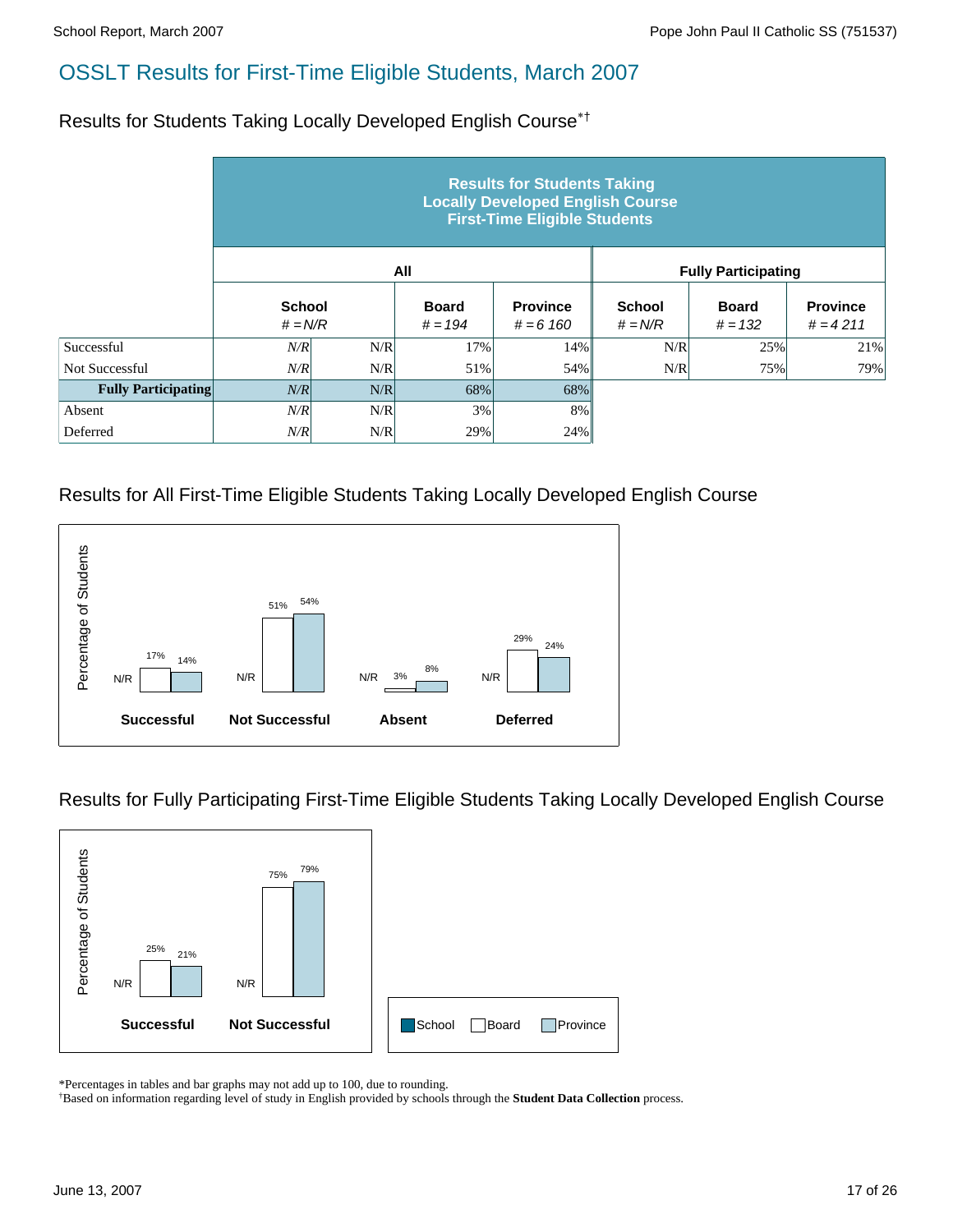Results for Students Taking English as a Second Language (ESL)/English Literacy Development (ELD) Course\*†

|                            | <b>Results for Students Taking</b><br><b>ESL/ELD Course</b><br><b>First-Time Eligible Students</b> |     |                           |                               |                            |                            |                                |  |  |  |  |
|----------------------------|----------------------------------------------------------------------------------------------------|-----|---------------------------|-------------------------------|----------------------------|----------------------------|--------------------------------|--|--|--|--|
|                            |                                                                                                    |     | All                       |                               |                            | <b>Fully Participating</b> |                                |  |  |  |  |
|                            | <b>School</b><br>$# = N/D$                                                                         |     | <b>Board</b><br>$# = 262$ | <b>Province</b><br>$# = 4644$ | <b>School</b><br>$# = N/D$ | <b>Board</b><br>$# = 136$  | <b>Province</b><br>$# = 2,360$ |  |  |  |  |
| Successful                 | N/D                                                                                                | N/D | 23%                       | 24%                           | N/D                        | 44%                        | 48%                            |  |  |  |  |
| Not Successful             | N/D                                                                                                | N/D | 29%                       | 26%                           | N/D                        | 56%                        | 52%                            |  |  |  |  |
| <b>Fully Participating</b> | N/D                                                                                                | N/D | 52%                       | 51%                           |                            |                            |                                |  |  |  |  |
| Absent                     | N/D                                                                                                | N/D | 1%                        | 2%                            |                            |                            |                                |  |  |  |  |
| Deferred                   | N/D                                                                                                | N/D | 47%                       | 47%                           |                            |                            |                                |  |  |  |  |

## Results for All First-Time Eligible Students Taking ESL/ELD Course



## Results for Fully Participating First-Time Eligible Students Taking ESL/ELD Course



\*Percentages in tables and bar graphs may not add up to 100, due to rounding.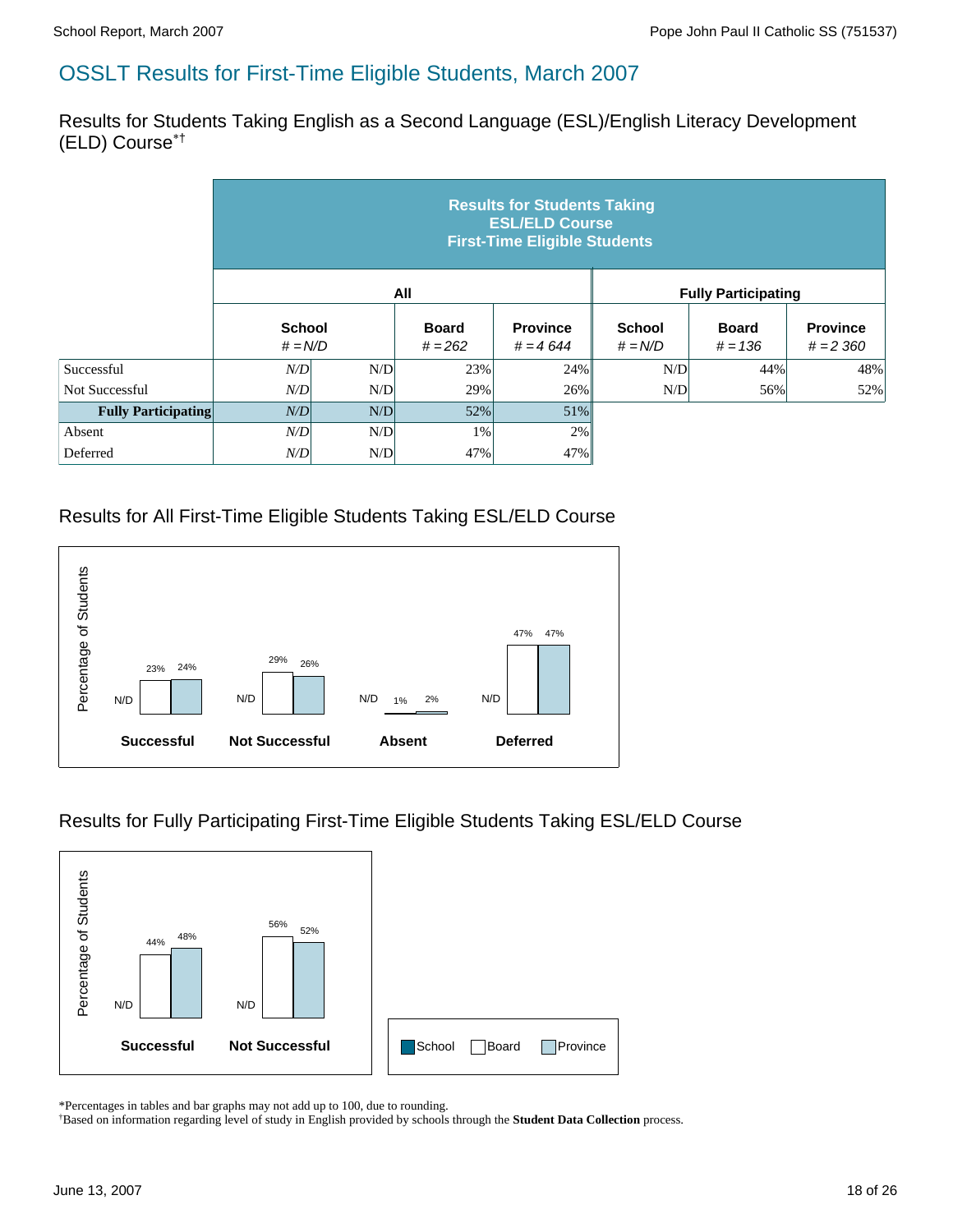# OSSLT Results over Time, October 2002–March 2007

#### Contextual Information for School

This information provides a context for interpreting the school's results over the past five administrations.

|                                                                                                | Oct. 2002                 | Oct. 2003          | Oct. 2004 | <b>Mar. 2006</b> | <b>Mar. 2007</b> |
|------------------------------------------------------------------------------------------------|---------------------------|--------------------|-----------|------------------|------------------|
| <b>Enrolment</b>                                                                               |                           |                    |           |                  |                  |
| Number of first-time eligible students                                                         | 322                       | 331                | 298       | 334              | 315              |
| Number of students who were exempted                                                           | $\boldsymbol{\mathit{0}}$ | $\overline{c}$     | 0         | $\overline{c}$   | $\mathfrak{Z}$   |
| <b>Participation in the Test</b>                                                               |                           |                    |           |                  |                  |
| Of all first-time eligible students, those who participated fully in the<br>assessment         | 99%                       | 99%                | 97%       | 99%              | 96%              |
| Of all first-time eligible students, those who were absent                                     | 1%                        | 1%                 | 2%        | 1%               | 2%               |
| Of all first-time eligible students, those who were deferred                                   | 0%                        | 0%                 | 1%        | 0%               | 2%               |
| Gender <sup>†</sup> Based on number of first-time eligible students                            |                           |                    |           |                  |                  |
| Female                                                                                         | 54%                       | 44%                | 47%       | 51%              | 45%              |
| Male                                                                                           | 43%                       | 56%                | 52%       | 49%              | 55%              |
| Gender not specified                                                                           | 2%                        | 1%                 | 2%        | 0%               | 0%               |
| Student Status <sup>†</sup> Based on number of first-time eligible students                    |                           |                    |           |                  |                  |
| ESL/ELD learners*                                                                              | $1\%$ <sup>+</sup>        | $1\%$ <sup>+</sup> | 3%        | 0%               | 0%               |
| ESL/ELD learners receiving special provisions**                                                | n/a                       | n/a                | 2%        | 0%               | 0%               |
| Students with special needs (excluding gifted)*                                                | 10%                       | 10%                | 8%        | 20%              | 18%              |
| Students with special needs receiving accommodations (excluding<br>gifted)**                   | 9%                        | 10%                | 8%        | 11%              | 13%              |
| <b>Level of Study for English</b> <sup>†</sup> Based on number of first-time eligible students |                           |                    |           |                  |                  |
| Academic                                                                                       | 77%                       | 74%                | 80%       | 78%              | 79%              |
| Applied                                                                                        | 18%                       | 24%                | 16%       | 20%              | 19%              |
| Locally developed                                                                              | 4%                        | 2%                 | $<$ l%    | $<$ 1%           | 1%               |
| <b>ESL/ELD</b>                                                                                 | n/a                       | n/a                | 3%        | 0%               | 0%               |
| Other                                                                                          | n/a                       | n/a                | n/a       | n/a              | 1%               |
| Language <sup>††</sup> Based on Student Questionnaire data                                     |                           |                    |           |                  |                  |
| Number of Respondents:                                                                         | n/a                       | 329                | 289       | 327              | 300              |
| First language learned at home was other than English                                          | n/a                       | 25%                | 29%       | 25%              | 30%              |
| Speak only or mostly English at home                                                           | n/a                       | 72%                | 75%       | 76%              | 73%              |
| Speak another language (or languages) as often as English at home                              | n/a                       | 23%                | 19%       | 20%              | 22%              |
| Speak only or mostly another language (or other languages) at home                             | n/a                       | 5%                 | 5%        | 4%               | 5%               |

† Demographic information is provided by schools and/or boards through the **Student Data Collection** process. Some data may be missing because they were not reported by schools.

\* See Explanation of Terms.

Percentages are based on fully participating students.

†† Demographic information pertaining to "language" is gathered from the **Student Questionnaire** completed by students. Some data may be missing, because they were not provided by students.

The percentage of students in these two years may not be comparable with those of later years as the definition for the ESL/ELD group changed in 2004 from "students enrolled in an ESL/ELD program" to "students designated as ESL/ELD learners".

n/a Information not available.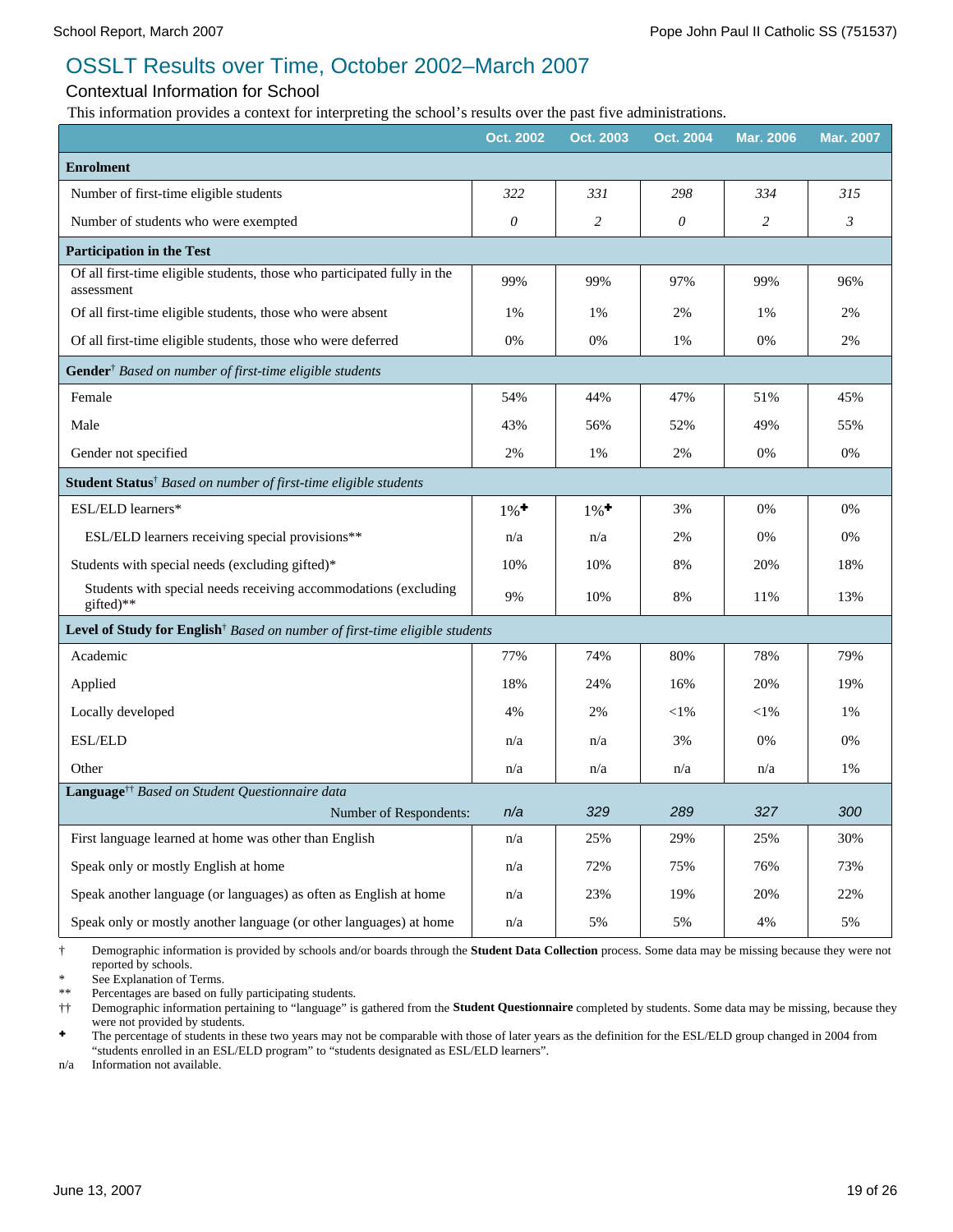# OSSLT Results over Time, October 2002–March 2007

| School Results: All First-Time Eligible Students*  |     |                        |     |                        |                 |       |                      |       |                      |     |
|----------------------------------------------------|-----|------------------------|-----|------------------------|-----------------|-------|----------------------|-------|----------------------|-----|
|                                                    |     | <b>October</b><br>2002 |     | <b>October</b><br>2003 | October<br>2004 |       | <b>March</b><br>2006 |       | <b>March</b><br>2007 |     |
| <b>Number</b><br>of Students                       | 322 |                        | 331 |                        | 298             |       | 334                  |       | 315                  |     |
| Successful                                         | 217 | 67%                    | 248 | 75%                    | 231             | 78%   | <b>270</b>           | 81%   | 244                  | 77% |
| Not Successful                                     | 102 | 32%                    | 80  | 24%                    | 58              | 19%   | 61                   | 18%   | 58                   | 18% |
| <b>Fully</b><br><b>Participating</b>               | 319 | 99%                    | 328 | 99%                    | 289             | 97%   | 331                  | 99%   | 302                  | 96% |
| Absent                                             | 3   | 1%                     | 3   | 1%                     | 6               | 2%    | 3                    | 1%    |                      | 2%  |
| Deferred                                           | 0   | $0\%$                  | 0   | 0%                     | 3               | $1\%$ | 0                    | $0\%$ | 6                    | 2%  |
| <b>Fully</b><br><b>Participating</b><br>Successful | 217 | 68%                    | 248 | 76%                    | 231             | 80%   | <b>270</b>           | 82%   | 244                  | 81% |



#### **Board Results: All First-Time Eligible Students\***

|                                                    | <b>October</b><br>2002 |     | October<br>2003 |     |      | <b>March</b><br><b>October</b><br>2004<br>2006 |           |     | <b>March</b><br>2007 |     |  |
|----------------------------------------------------|------------------------|-----|-----------------|-----|------|------------------------------------------------|-----------|-----|----------------------|-----|--|
| <b>Number</b><br>of Students                       | 6575                   |     | 6484            |     | 6911 |                                                | 6819      |     | 6804                 |     |  |
| Successful                                         | 3957                   | 60% | 4425            | 68% | 5087 | 74%                                            | 5 2 3 8 1 | 77% | 5 2 5 0              | 77% |  |
| Not Successful                                     | 2 2 9 0                | 35% | 1688            | 26% | 1446 | 21%                                            | 1 242     | 18% | 1 165                | 17% |  |
| <b>Fully</b><br><b>Participating</b>               | 6 2 4 7                | 95% | 6 1 1 3         | 94% | 6533 | 95%                                            | 6480      | 95% | 6415                 | 94% |  |
| Absent                                             | 102                    | 2%  | 162             | 2%  | 133  | 2%                                             | 117       | 2%  | 104                  | 2%  |  |
| Deferred                                           | 226                    | 3%  | 209l            | 3%  | 245  | 4%                                             | 222       | 3%  | 285                  | 4%  |  |
| <b>Fully</b><br><b>Participating</b><br>Successful | 3957                   | 63% | 4 4 2 5 1       | 72% | 5087 | 78%                                            | 5 2 3 8 1 | 81% | 5 2 5 0              | 82% |  |



| Provincial Results: All First-Time Eligible Students*     |                        |     |                        |     |                 |     |                      |     |                      |     |
|-----------------------------------------------------------|------------------------|-----|------------------------|-----|-----------------|-----|----------------------|-----|----------------------|-----|
|                                                           | <b>October</b><br>2002 |     | <b>October</b><br>2003 |     | October<br>2004 |     | <b>March</b><br>2006 |     | <b>March</b><br>2007 |     |
| <b>Number</b><br>of Students                              | 146 539                |     | 157464                 |     | 160088          |     | 158 817              |     | 155 906              |     |
| Successful                                                | 97459                  | 67% | 109 609                | 70% | 121855          | 76% | 125 830              | 79% | 122 475              | 79% |
| Not Successful                                            | 38 569                 | 26% | 33 416                 | 21% | 25 9 26         | 16% | 23 268               | 15% | 23 698               | 15% |
| <b>Fully</b><br><b>Participating</b>                      | 136 028                | 93% | 143 025                | 91% | 147 781         | 92% | 149 098              | 94% | 146 173              | 94% |
| Absent                                                    | 3 9 9 1                | 3%  | 6 6 12                 | 4%  | 5435            | 3%  | 4715                 | 3%  | 3932                 | 3%  |
| Deferred                                                  | 6 5 20                 | 4%  | 7827                   | 5%  | 6872            | 4%  | 5 0 0 4              | 3%  | 5 801                | 4%  |
| <b>Fully</b><br><b>Participating</b><br><b>Successful</b> | 97459                  | 72% | 109 609                | 77% | 121 855         | 82% | 125 830              | 84% | 122 475              | 84% |



\* Percentages in tables may not add up to 100, due to rounding.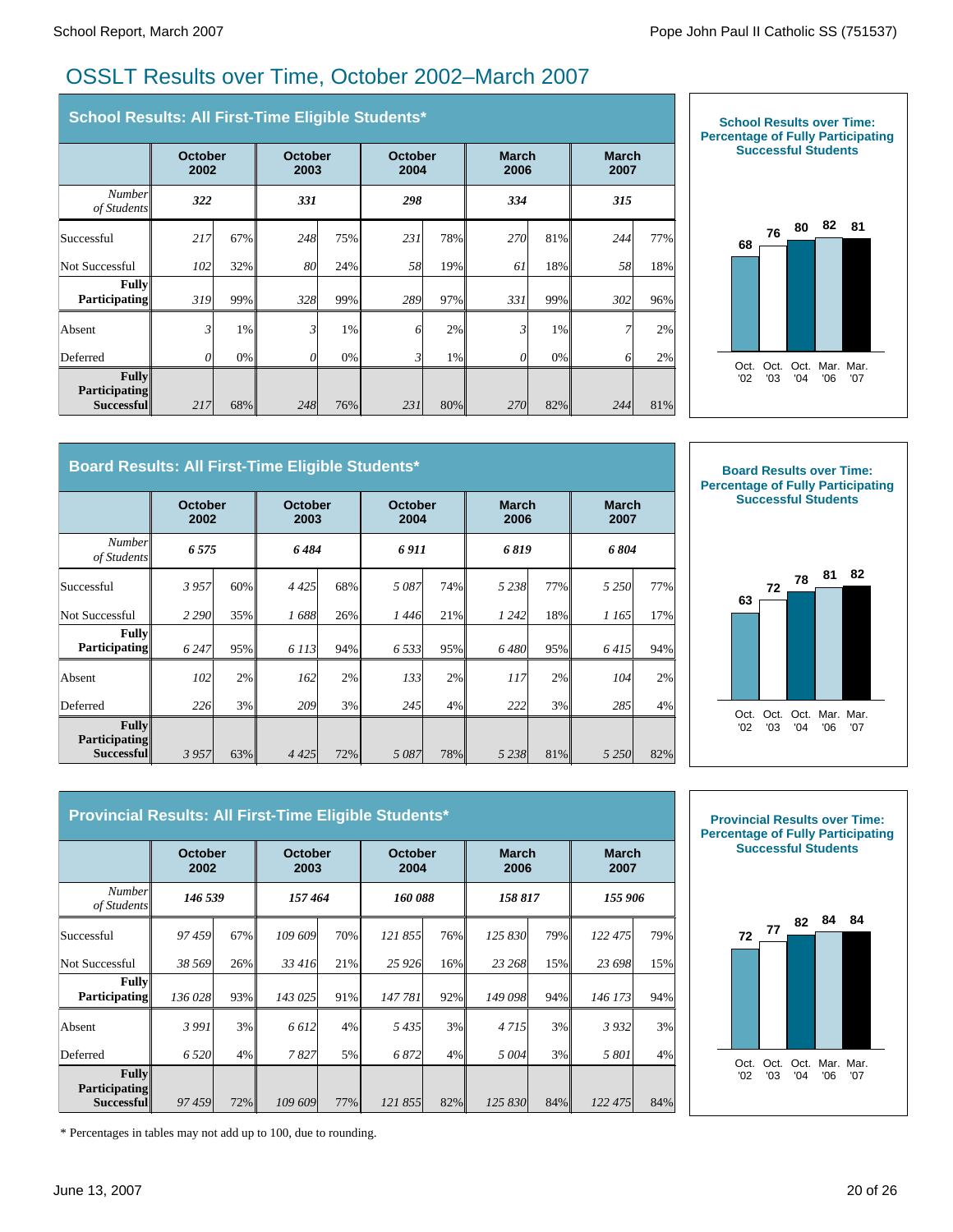

#### **Number of First-Time Eligible Students†**

|               |             |              |             |              |             |               |             |                   | <b>March 2007</b> |
|---------------|-------------|--------------|-------------|--------------|-------------|---------------|-------------|-------------------|-------------------|
| <b>Female</b> | <b>Male</b> | Female       | <b>Male</b> | Female       | <b>Male</b> | <b>Female</b> | <b>Male</b> | <b>Female</b>     | <b>Male</b>       |
| 175           | 139         | 144          | 185         | 139          | 154         | 172           | 162         | 141               | 174               |
| 3 3 9 0       | 3091        | 3 1 6 3      | 3067        | 3565         | 3310        | 3577          | 3 2 3 9     | 3434              | 3 3 7 0           |
| 70 675        | 73 999      | 75 023       | 79 904      | 77 110       | 81 469      | 77 358        | 81 402      | 76 252            | 79 638            |
|               |             | October 2002 |             | October 2003 |             | October 2004  |             | <b>March 2006</b> |                   |

† Includes only students for whom gender data were available.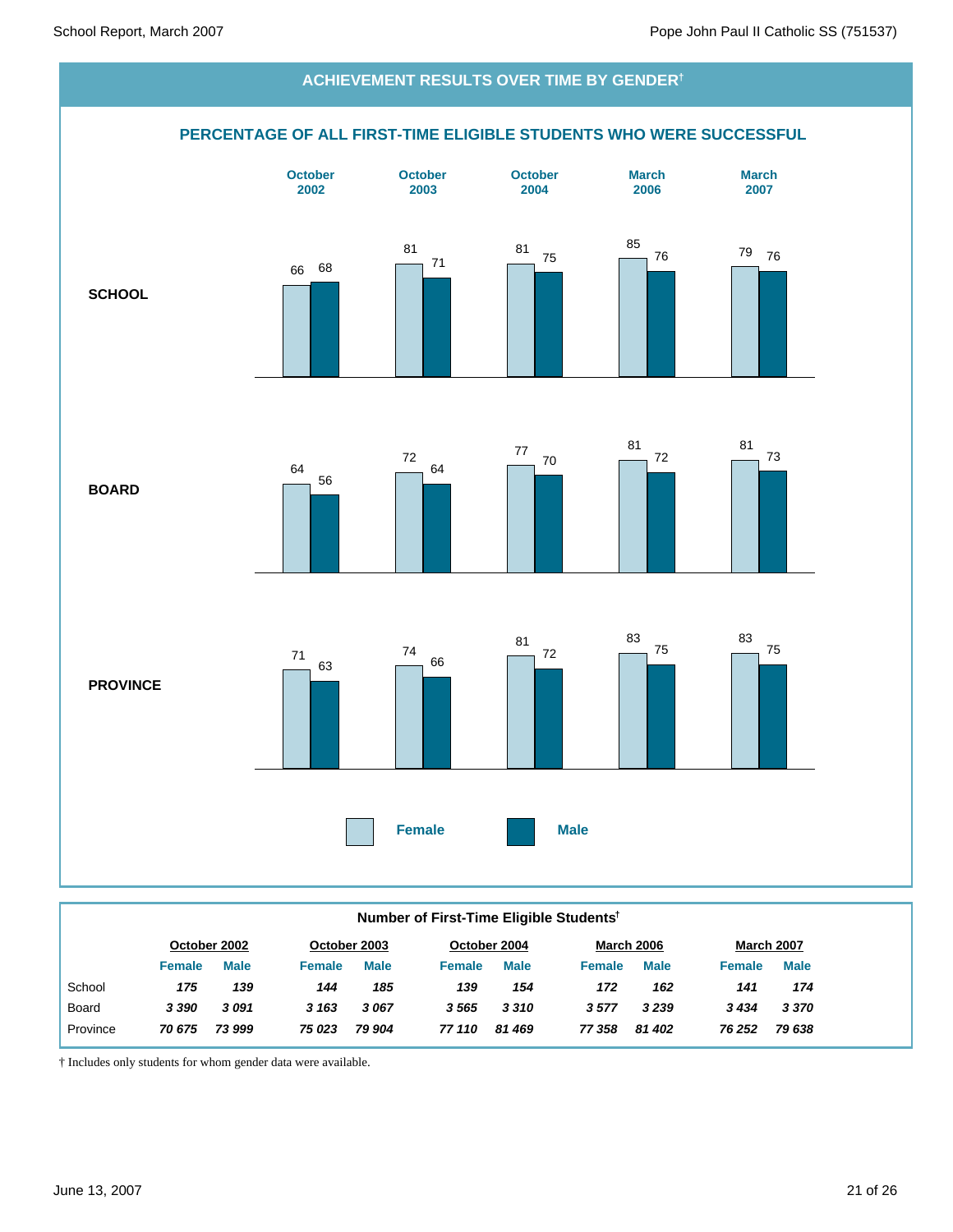

|              |               |              |               |              |               |              | Number of Fully Participating First-Time Eligible Students <sup>†</sup> |                   |               |                   |
|--------------|---------------|--------------|---------------|--------------|---------------|--------------|-------------------------------------------------------------------------|-------------------|---------------|-------------------|
|              |               | October 2002 |               | October 2003 |               | October 2004 |                                                                         | <b>March 2006</b> |               | <b>March 2007</b> |
|              | <b>Female</b> | <b>Male</b>  | <b>Female</b> | <b>Male</b>  | <b>Female</b> | <b>Male</b>  | <b>Female</b>                                                           | <b>Male</b>       | <b>Female</b> | <b>Male</b>       |
| School       | 173           | 138          | 144           | 184          | 135           | 149          | 171                                                                     | 160               | 136           | 166               |
| <b>Board</b> | 3 2 5 7       | 2906         | 3019          | 2854         | 3 3 9 4       | 3 1 1 1      | 3413                                                                    | 3064              | 3 2 6 0       | 3 1 5 5           |
| Province     | 66 527        | 68 153       | 69 529        | 71961        | 72 296        | 74 659       | 73 081                                                                  | 75 966            | 72 031        | 74 129            |

† Includes only students for whom gender data were available.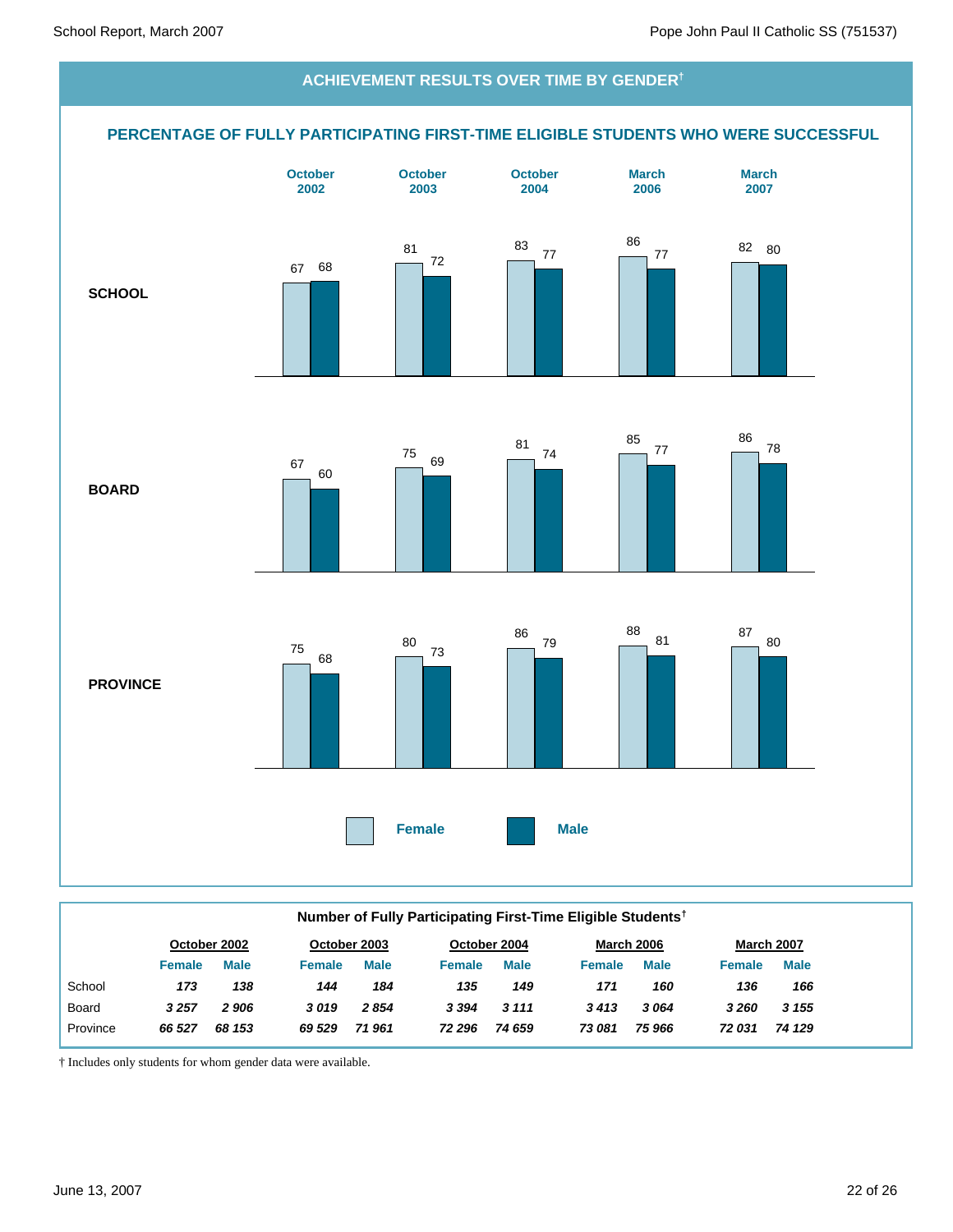|                                                                           | STUDENT QUESTIONNAIRE RESULTS FOR THIS SCHOOL (# = 300) |                                                                        |
|---------------------------------------------------------------------------|---------------------------------------------------------|------------------------------------------------------------------------|
| <b>Questionnaire Item</b>                                                 | Percentage of Students*<br>0<br>100                     | <b>Number of</b><br><b>Students</b><br>Who<br><b>Answered</b><br>"Yes" |
| 1. Types of materials students read in English outside school most weeks: |                                                         |                                                                        |
| non-fiction books, e.g., biographies                                      | 39<br>61                                                | 116                                                                    |
| comics                                                                    | 55<br>44                                                | 133                                                                    |
| Web sites, e-mail, chat messages                                          | 94<br>6                                                 | 281                                                                    |
| letters                                                                   | 51<br>48                                                | 143                                                                    |
| magazines                                                                 | 74<br>25                                                | 223                                                                    |
| manuals, instructions                                                     | 50<br>50                                                | 149                                                                    |
| newspapers                                                                | 67<br>32                                                | 202                                                                    |
| novels, fiction, short stories                                            | 68<br>31                                                | 203                                                                    |
| song lyrics, poems                                                        | 67<br>31                                                | 202                                                                    |
| religious or spiritual writings                                           | 36<br>63                                                | 107                                                                    |
| 2. Types of writing students do in English outside school most weeks:     |                                                         |                                                                        |
| e-mail, chat messages                                                     | $94$ 5                                                  | 281                                                                    |
| letter, journals, diaries                                                 | 37<br>62                                                | <i>110</i>                                                             |
| notes, directions, instructions                                           | 50<br>48                                                | 143                                                                    |
| song lyrics, poems                                                        | 52<br>46                                                | 139                                                                    |
| stories, fiction                                                          | 34<br>63                                                | 102                                                                    |
| work-related writing                                                      | 61<br>37                                                | 182                                                                    |
| 3. Types of English-language materials students have at home:             |                                                         |                                                                        |
| dictionaries, encyclopedias (print or electronic)                         | $95$ 4                                                  | 284                                                                    |
| books                                                                     | $94$ 5                                                  | 282                                                                    |
| newspapers                                                                | 86<br>13                                                | 258                                                                    |
| magazines                                                                 | 84<br>15                                                | 251                                                                    |
|                                                                           | <b>Yes</b><br><b>No</b>                                 |                                                                        |

\* Percentages may not add to 100, due to a lack of or ambiguous responses. Where there is no number in a box, the percentage of responses is smaller than 4.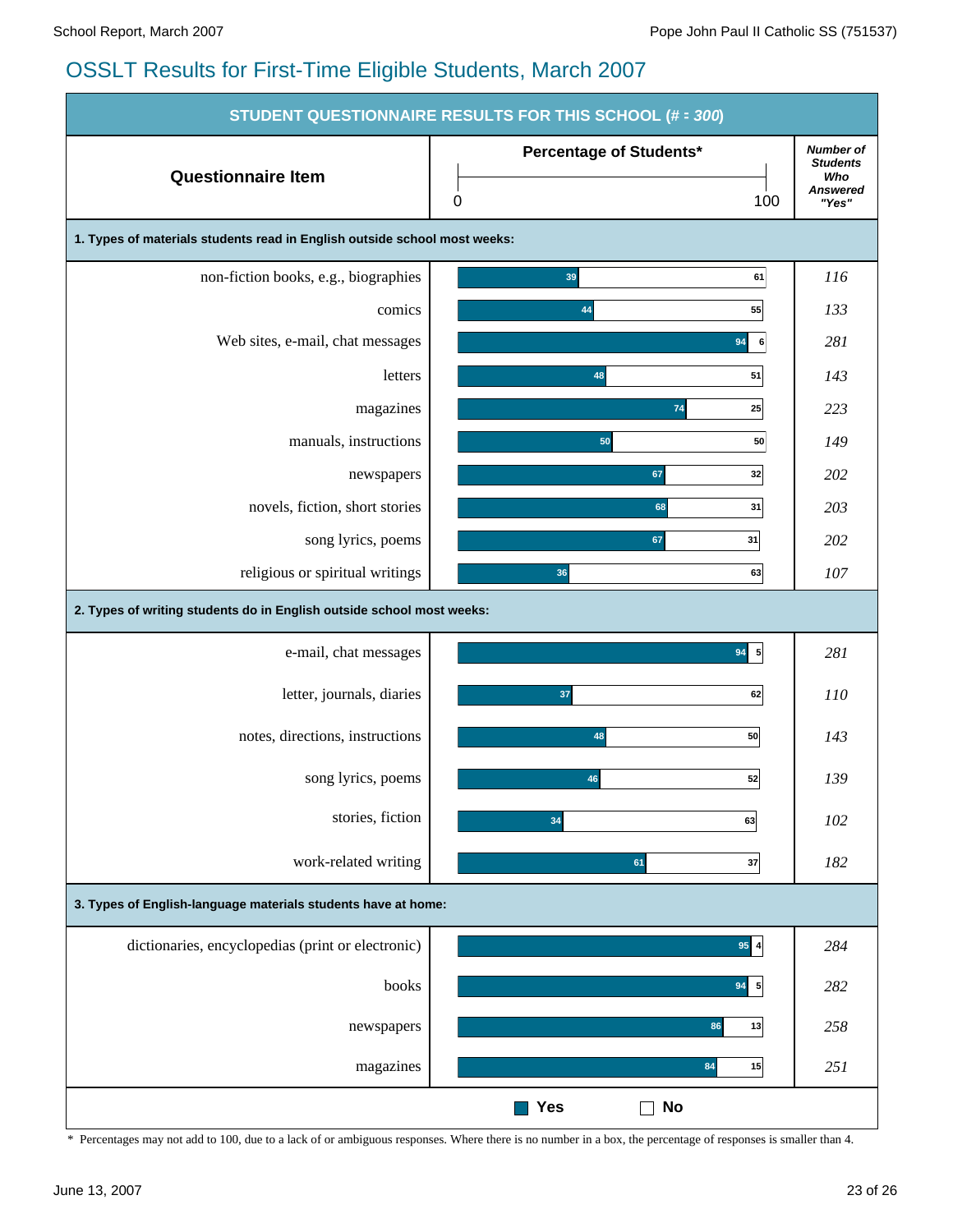| STUDENT QUESTIONNAIRE RESULTS FOR THIS SCHOOL (# = 300)                                                      |                                            |                                     |  |  |  |
|--------------------------------------------------------------------------------------------------------------|--------------------------------------------|-------------------------------------|--|--|--|
| <b>Questionnaire Item</b>                                                                                    | <b>Percentage of Students*</b><br>0<br>100 | <b>Number of</b><br><b>Students</b> |  |  |  |
| 4. Number of hours a week students read materials written in English outside school, not including homework: |                                            |                                     |  |  |  |
| one hour or less                                                                                             | 25                                         | 76                                  |  |  |  |
| more than one hour but less than three hours                                                                 | 40                                         | 119                                 |  |  |  |
| more than three hours but less than five hours                                                               | 19                                         | 56                                  |  |  |  |
| five hours or more                                                                                           | 16                                         | 47                                  |  |  |  |
| 5. Number of hours a week students write in English outside school, not including homework:                  |                                            |                                     |  |  |  |
| one hour or less                                                                                             | 37                                         | 110                                 |  |  |  |
| more than one hour but less than three hours                                                                 | 33                                         | 100                                 |  |  |  |
| more than three hours but less than five hours                                                               | 15                                         | 44                                  |  |  |  |
| five hours or more                                                                                           | 13                                         | 39                                  |  |  |  |
| 6. How often students use a computer at home for homework:                                                   |                                            |                                     |  |  |  |
| don't have a computer at home                                                                                | 3                                          | 9                                   |  |  |  |
| never or hardly ever use a computer for homework                                                             | $\bf 7$                                    | 21                                  |  |  |  |
| use a computer once or twice a month for homework                                                            | 21                                         | 63                                  |  |  |  |
| use a computer once or twice a week for homework                                                             | 36                                         | 109                                 |  |  |  |
| use a computer almost every day for homework                                                                 | 32                                         | 97                                  |  |  |  |
| 7. First language students learned at home was English:                                                      |                                            |                                     |  |  |  |
| yes                                                                                                          | 70                                         | 211                                 |  |  |  |
| no                                                                                                           | 30                                         | 89                                  |  |  |  |
| 8. Language(s) students speak at home:                                                                       |                                            |                                     |  |  |  |
| only or mostly English                                                                                       | 73                                         | 219                                 |  |  |  |
| another language (or languages) as often as English                                                          | 22                                         | 66                                  |  |  |  |
| only or mostly another language (or other languages)                                                         | 5                                          | 15                                  |  |  |  |

\* Percentages may not add to 100, due to a lack of or ambiguous responses.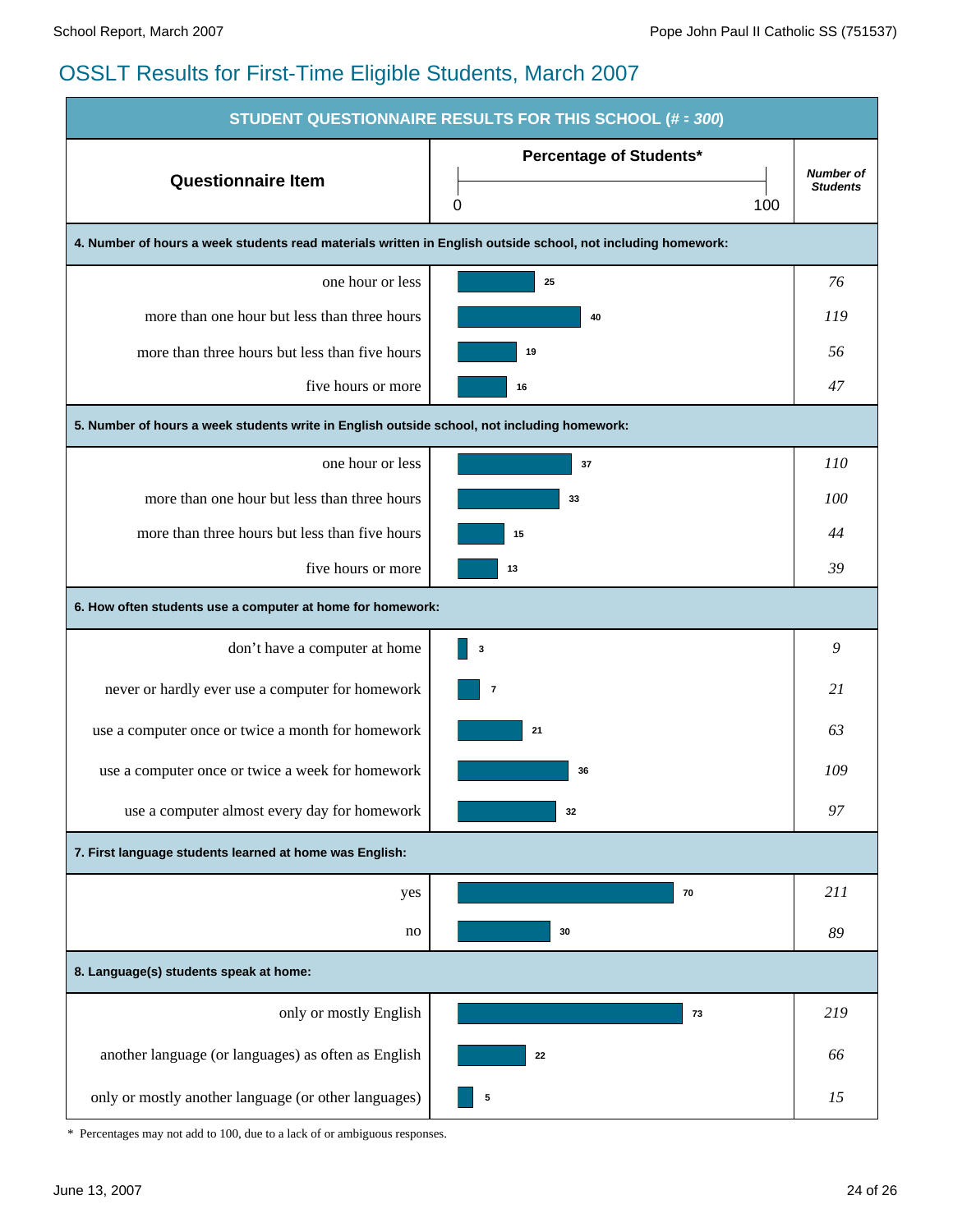| <b>School</b>                                                                                                           |                                                                                                                           | <b>Board</b>         |                            |                 | <b>Province</b>                   |                      |                    |                         |                                        |
|-------------------------------------------------------------------------------------------------------------------------|---------------------------------------------------------------------------------------------------------------------------|----------------------|----------------------------|-----------------|-----------------------------------|----------------------|--------------------|-------------------------|----------------------------------------|
| <b>STUDENT QUESTIONNAIRE RESULTS</b><br>FOR SCHOOL, BOARD AND PROVINCE<br>(all students, female, male)                  | $\overline{AB}$ (#= 300)                                                                                                  | Females*<br>(#= 135) | 165<br><b>Males*</b><br>₩. | 6380)<br>#<br>₹ | 3241<br>Females <sup>®</sup><br>斐 | Males*<br>(#= 3 139) | 145 362)<br>里<br>₹ | 71725)<br>emales*<br>#E | $# = 73624$<br><b>es</b><br><u>JeM</u> |
| Percentage of students indicating that they                                                                             |                                                                                                                           |                      |                            |                 |                                   |                      |                    |                         |                                        |
| have a computer at home.                                                                                                | 97%                                                                                                                       | 98%                  | 96%                        | 98%             | 98%                               | 97%                  | 97%                | 98%                     | 97%                                    |
| use the computer almost every day for homework.                                                                         | 32%                                                                                                                       | 36%                  | 30%                        | 32%             | 35%                               | 28%                  | 31%                | 33%                     | 29%                                    |
| Percentage of students indicating that they read the following types of materials in English outside school most weeks: |                                                                                                                           |                      |                            |                 |                                   |                      |                    |                         |                                        |
| non-fiction books, e.g., biographies                                                                                    | 39%                                                                                                                       | 41%                  | 36%                        | 38%             | 38%                               | 37%                  | 35%                | 34%                     | 35%                                    |
| comics                                                                                                                  | 44%                                                                                                                       | 45%                  | 44%                        | 42%             | 38%                               | 46%                  | 39%                | 34%                     | 43%                                    |
| Web sites, e-mail, chat messages                                                                                        | 94%                                                                                                                       | 97%                  | 91%                        | 95%             | 96%                               | 93%                  | 93%                | 95%                     | 90%                                    |
| letters                                                                                                                 | 48%                                                                                                                       | 63%                  | 35%                        | 48%             | 56%                               | 41%                  | 44%                | 50%                     | 38%                                    |
| magazines                                                                                                               | 74%                                                                                                                       | 87%                  | 64%                        | 77%             | 87%                               | 66%                  | 76%                | 86%                     | 67%                                    |
| manuals, instruction                                                                                                    | 50%                                                                                                                       | 47%                  | 52%                        | 48%             | 40%                               | 56%                  | 42%                | 33%                     | 52%                                    |
| newspapers                                                                                                              | 67%                                                                                                                       | 70%                  | 65%                        | 64%             | 64%                               | 64%                  | 55%                | 53%                     | 58%                                    |
| novels, fiction, short stories                                                                                          | 68%                                                                                                                       | 80%                  | 58%                        | 68%             | 79%                               | 56%                  | 67%                | 78%                     | 56%                                    |
| song lyrics, poems                                                                                                      | 67%                                                                                                                       | 80%                  | 57%                        | 70%             | 82%                               | 58%                  | 63%                | 76%                     | 51%                                    |
| religious or spiritual writings                                                                                         | 36%                                                                                                                       | 34%                  | 37%                        | 27%             | 29%                               | 26%                  | 21%                | 22%                     | 19%                                    |
|                                                                                                                         | Percentage of students indicating that they read materials written in English outside school, not including homework, for |                      |                            |                 |                                   |                      |                    |                         |                                        |
| more than three hours a week.                                                                                           | 34%                                                                                                                       | 40%                  | 30%                        | 34%             | 39%                               | 29%                  | 39%                | 44%                     | 34%                                    |
| Percentage of students indicating that they have the following English-language materials at home:                      |                                                                                                                           |                      |                            |                 |                                   |                      |                    |                         |                                        |
| dictionaries, encyclopedias (print or electronic)                                                                       | 95%                                                                                                                       | 96%                  | 94%                        | 93%             | 94%                               | 92%                  | 93%                | 94%                     | 91%                                    |
| books                                                                                                                   | 94%                                                                                                                       | 96%                  | 93%                        | 94%             | 96%                               | 92%                  | 95%                | 97%                     | 93%                                    |
| newspapers                                                                                                              | 86%                                                                                                                       | 93%                  | 81%                        | 81%             | 83%                               | 80%                  | 87%                | 88%                     | 87%                                    |
| magazines                                                                                                               | 84%                                                                                                                       | 89%                  | 79%                        | 85%             | 90%                               | 81%                  | 88%                | 92%                     | 85%                                    |
|                                                                                                                         | Percentage of students indicating that they do the following types of writing in English outside school most weeks:       |                      |                            |                 |                                   |                      |                    |                         |                                        |
| e-mail, chat messages                                                                                                   | 94%                                                                                                                       | 98%                  | 90%                        | 95%             | 97%                               | 93%                  | 93%                | 96%                     | 91%                                    |
| letters, journals, diaries                                                                                              | 37%                                                                                                                       | 61%                  | 17%                        | 36%             | 54%                               | 17%                  | 32%                | 50%                     | 14%                                    |
| notes, directions, instructions                                                                                         | 48%                                                                                                                       | 50%                  | 45%                        | 48%             | 51%                               | 46%                  | 46%                | 49%                     | 43%                                    |
| song lyrics, poems                                                                                                      | 46%                                                                                                                       | 53%                  | 41%                        | 46%             | 52%                               | 39%                  | 38%                | 45%                     | 31%                                    |
| stories, fiction                                                                                                        | 34%                                                                                                                       | 36%                  | 32%                        | 32%             | 36%                               | 28%                  | 28%                | 32%                     | 24%                                    |
| work-related writing                                                                                                    | 61%                                                                                                                       | 64%                  | 58%                        | 57%             | 58%                               | 56%                  | 50%                | 50%                     | 50%                                    |
| Percentage of students indicating that they write in English outside school, not including homework, for                |                                                                                                                           |                      |                            |                 |                                   |                      |                    |                         |                                        |
| more than three hours a week.                                                                                           | 28%                                                                                                                       | 30%                  | 26%                        | 30%             | 33%                               | 26%                  | 31%                | 36%                     | 27%                                    |
| Percentage of students indicating that the first language they learned at home was                                      |                                                                                                                           |                      |                            |                 |                                   |                      |                    |                         |                                        |
| other than English.                                                                                                     | 30%                                                                                                                       | 29%                  | 30%                        | 39%             | 40%                               | 39%                  | 22%                | 22%                     | 22%                                    |
| Percentage of students indicating that they speak the following language(s) at home:                                    |                                                                                                                           |                      |                            |                 |                                   |                      |                    |                         |                                        |
| only or mostly English                                                                                                  | 73%                                                                                                                       | 76%                  | 70%                        | 58%             | 58%                               | 57%                  | 77%                | 77%                     | 77%                                    |
| another language (or languages) as often as English                                                                     | 22%                                                                                                                       | 22%                  | 22%                        | 29%             | 30%                               | 29%                  | 16%                | 16%                     | 15%                                    |
| only or mostly another language (or other languages)                                                                    | 5%                                                                                                                        | 1%                   | 8%                         | 12%             | 11%                               | 14%                  | 7%                 | 6%                      | 8%                                     |
|                                                                                                                         |                                                                                                                           |                      |                            |                 |                                   |                      |                    |                         |                                        |

\* Includes only students for whom gender data were available.